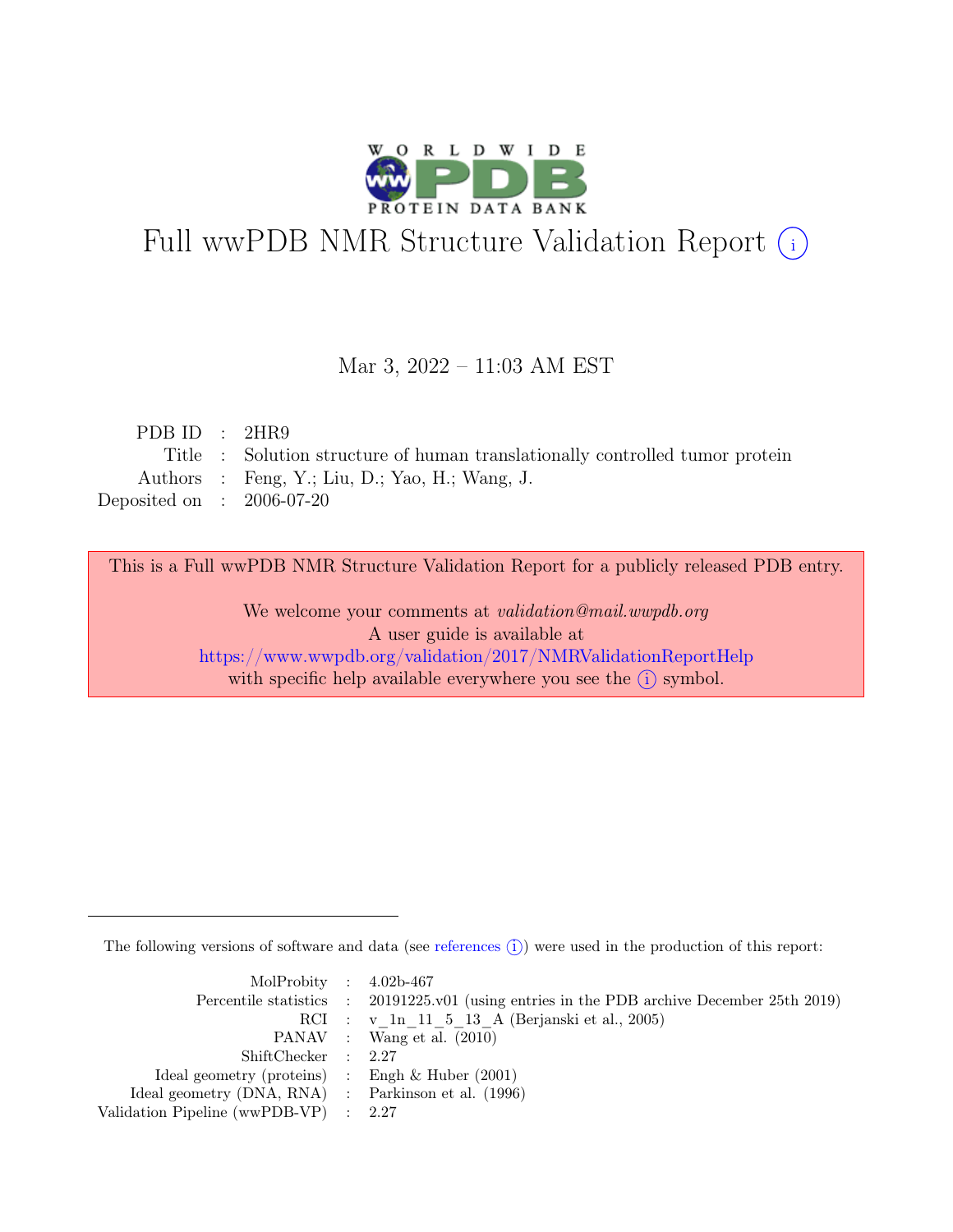# 1 Overall quality at a glance  $(i)$

The following experimental techniques were used to determine the structure: SOLUTION NMR

The overall completeness of chemical shifts assignment was not calculated.

Percentile scores (ranging between 0-100) for global validation metrics of the entry are shown in the following graphic. The table shows the number of entries on which the scores are based.



| Metric.               | Whole archive<br>$(\#Entries)$ | NMR archive<br>$(\#Entries)$ |  |
|-----------------------|--------------------------------|------------------------------|--|
|                       |                                |                              |  |
| Clashscore            | 158937                         | 12864                        |  |
| Ramachandran outliers | 154571                         | 11451                        |  |
| Sidechain outliers    | 154315                         | 11428                        |  |

The table below summarises the geometric issues observed across the polymeric chains and their fit to the experimental data. The red, orange, yellow and green segments indicate the fraction of residues that contain outliers for  $>=$  3, 2, 1 and 0 types of geometric quality criteria. A cyan segment indicates the fraction of residues that are not part of the well-defined cores, and a grey segment represents the fraction of residues that are not modelled. The numeric value for each fraction is indicated below the corresponding segment, with a dot representing fractions  $\langle=5\%$ 

| Chain | Length |     | Quality of chain |     |  |
|-------|--------|-----|------------------|-----|--|
|       |        |     |                  |     |  |
|       | 180    | 51% | 22%              | 21% |  |

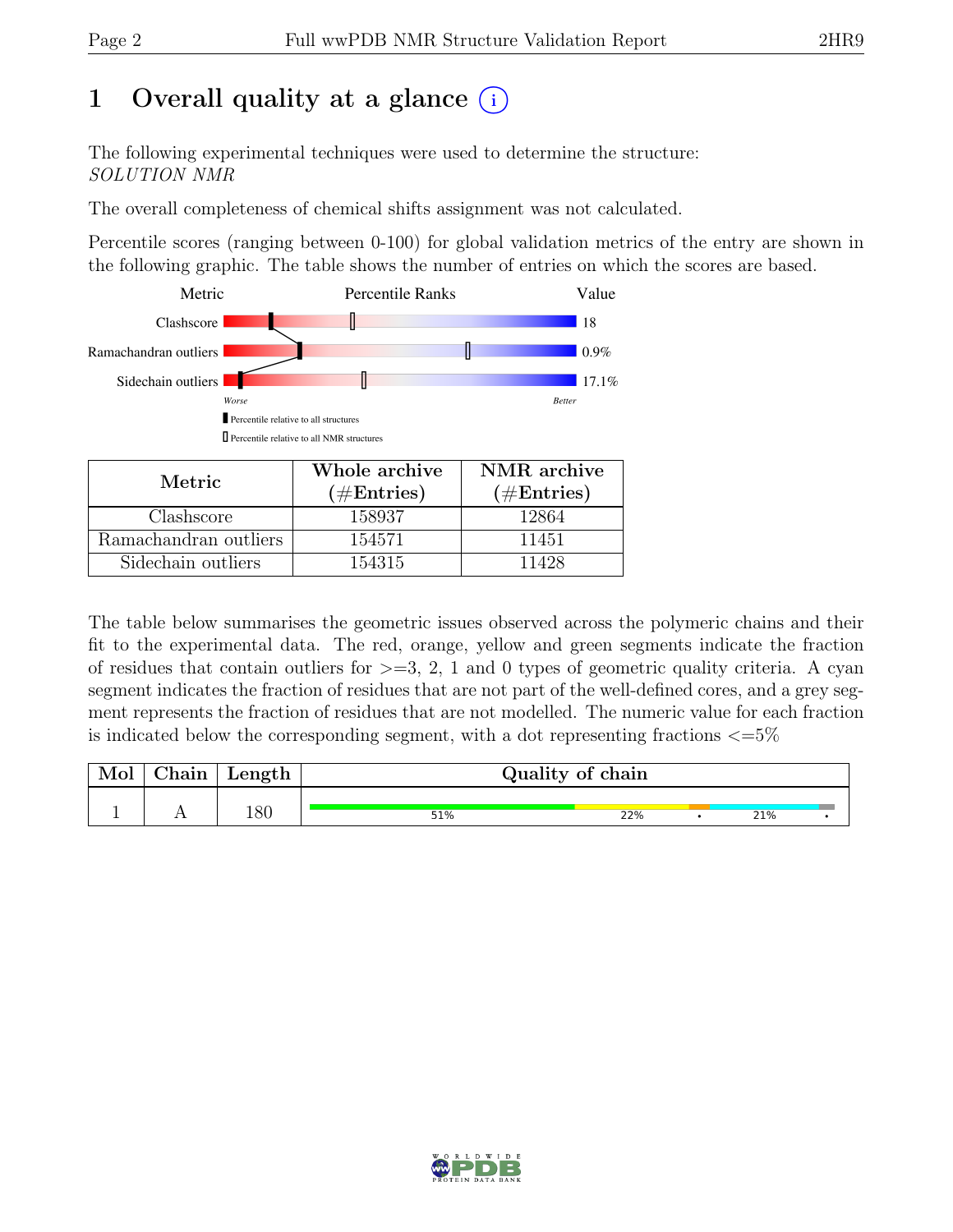# 2 Ensemble composition and analysis  $(i)$

This entry contains 20 models. Model 11 is the overall representative, medoid model (most similar to other models). The authors have identified model 1 as representative, based on the following criterion: lowest energy.

The following residues are included in the computation of the global validation metrics.

| Well-defined (core) protein residues                                            |                              |            |  |  |  |
|---------------------------------------------------------------------------------|------------------------------|------------|--|--|--|
| Backbone RMSD (Å)   Medoid model  <br>Well-defined core   Residue range (total) |                              |            |  |  |  |
|                                                                                 | A:2-A:36, A:69-A:170 $(137)$ | $\rm 0.21$ |  |  |  |

Ill-defined regions of proteins are excluded from the global statistics.

Ligands and non-protein polymers are included in the analysis.

The models can be grouped into 3 clusters and 4 single-model clusters were found.

| Cluster number        | Models                                    |
|-----------------------|-------------------------------------------|
|                       | 2, 5, 6, 8, 9, 11, 12, 13, 14, 16, 19, 20 |
|                       |                                           |
|                       | 1.10                                      |
| Single-model clusters | 3: 7: 15: 17                              |

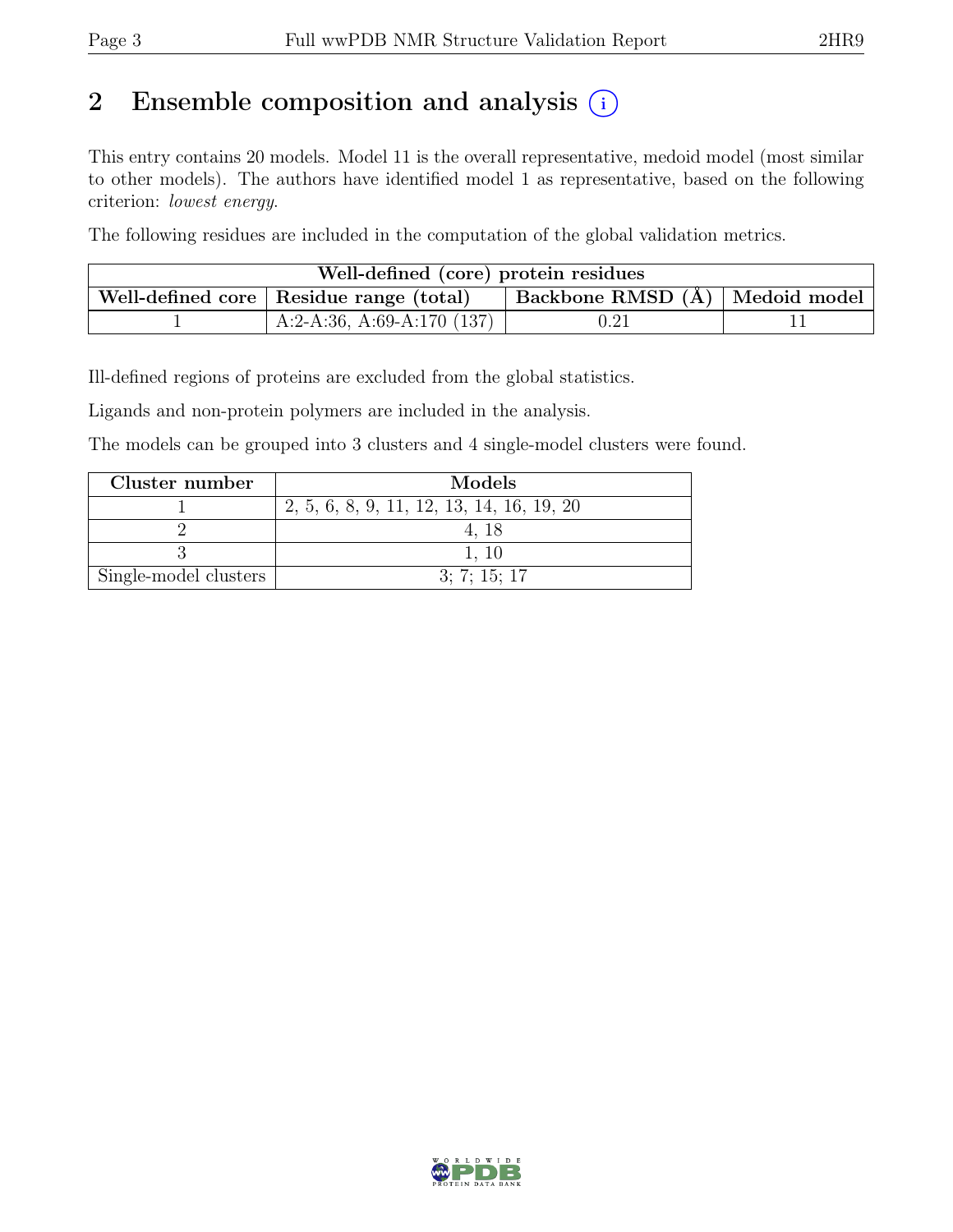# 3 Entry composition (i)

There is only 1 type of molecule in this entry. The entry contains 2752 atoms, of which 1365 are hydrogens and 0 are deuteriums.

• Molecule 1 is a protein called Translationally-controlled tumor protein.

| Mol | Chain   Residues |                | $\rm{Atoms}$  |              |  |  |  | ⊥race |
|-----|------------------|----------------|---------------|--------------|--|--|--|-------|
|     |                  | $\text{Total}$ | $\mathcal{C}$ | . н.         |  |  |  |       |
|     | 174              | 2752           | 877           | 1365 225 273 |  |  |  |       |

There are 8 discrepancies between the modelled and reference sequences:

| Chain | Residue | Modelled   | Actual | Comment        | Reference         |
|-------|---------|------------|--------|----------------|-------------------|
| А     | 173     | <b>LEU</b> |        | expression tag | <b>UNP P13693</b> |
| А     | 174     | <b>GLU</b> |        | expression tag | <b>UNP P13693</b> |
| А     | 175     | <b>HIS</b> |        | expression tag | <b>UNP P13693</b> |
| А     | 176     | <b>HIS</b> |        | expression tag | <b>UNP P13693</b> |
| А     | 177     | <b>HIS</b> |        | expression tag | <b>UNP P13693</b> |
| А     | 178     | <b>HIS</b> |        | expression tag | <b>UNP P13693</b> |
| А     | 179     | <b>HIS</b> |        | expression tag | <b>UNP P13693</b> |
| А     | 180     | <b>HIS</b> |        | expression tag | <b>UNP P13693</b> |

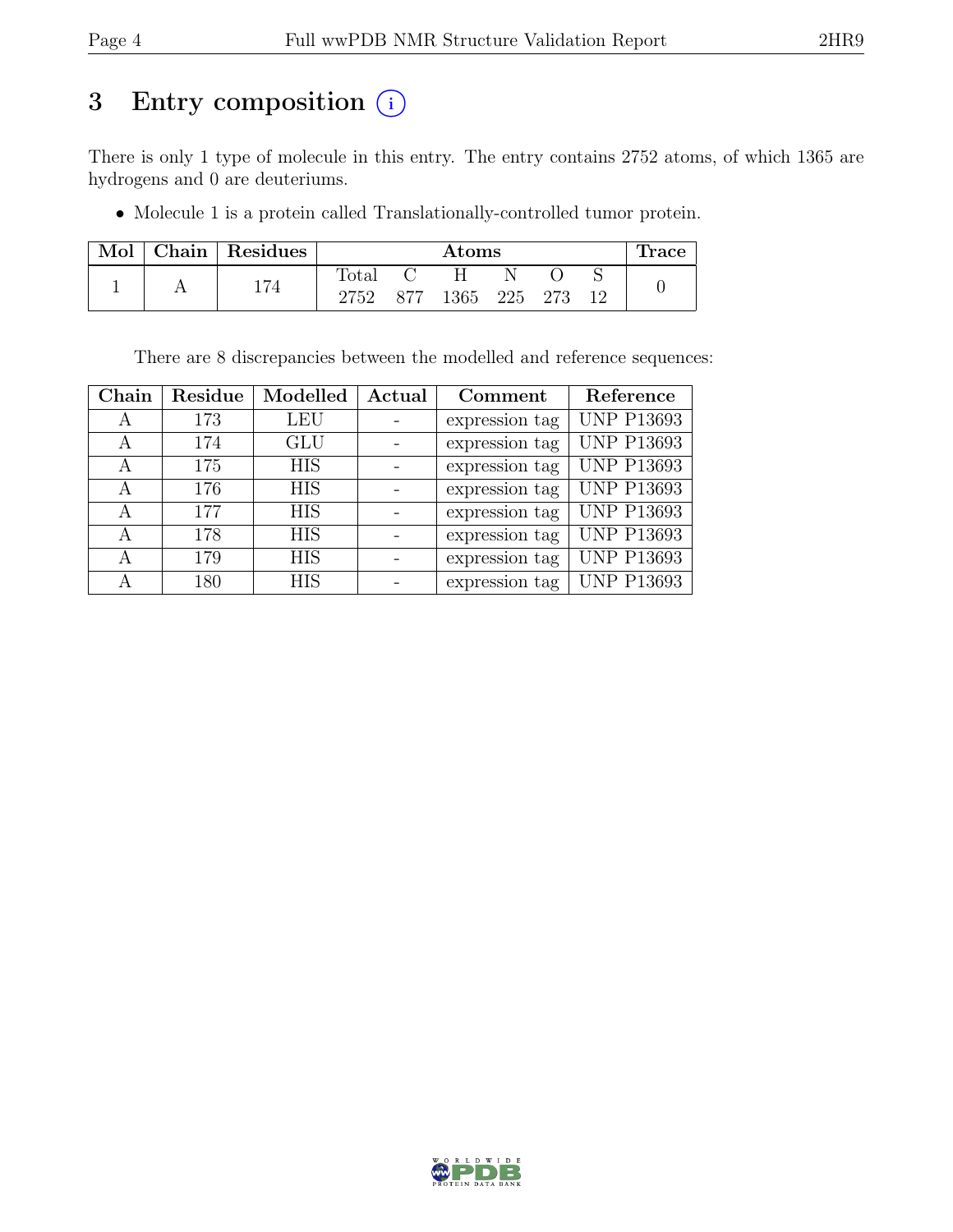# 4 Residue-property plots (i)

## <span id="page-4-0"></span>4.1 Average score per residue in the NMR ensemble

These plots are provided for all protein, RNA, DNA and oligosaccharide chains in the entry. The first graphic is the same as shown in the summary in section 1 of this report. The second graphic shows the sequence where residues are colour-coded according to the number of geometric quality criteria for which they contain at least one outlier:  $green = 0$ ,  $yellow = 1$ ,  $orange = 2$  and  $red =$ 3 or more. Stretches of 2 or more consecutive residues without any outliers are shown as green connectors. Residues which are classified as ill-defined in the NMR ensemble, are shown in cyan with an underline colour-coded according to the previous scheme. Residues which were present in the experimental sample, but not modelled in the final structure are shown in grey.

• Molecule 1: Translationally-controlled tumor protein



## 4.2 Scores per residue for each member of the ensemble

Colouring as in section [4.1](#page-4-0) above.

### 4.2.1 Score per residue for model 1



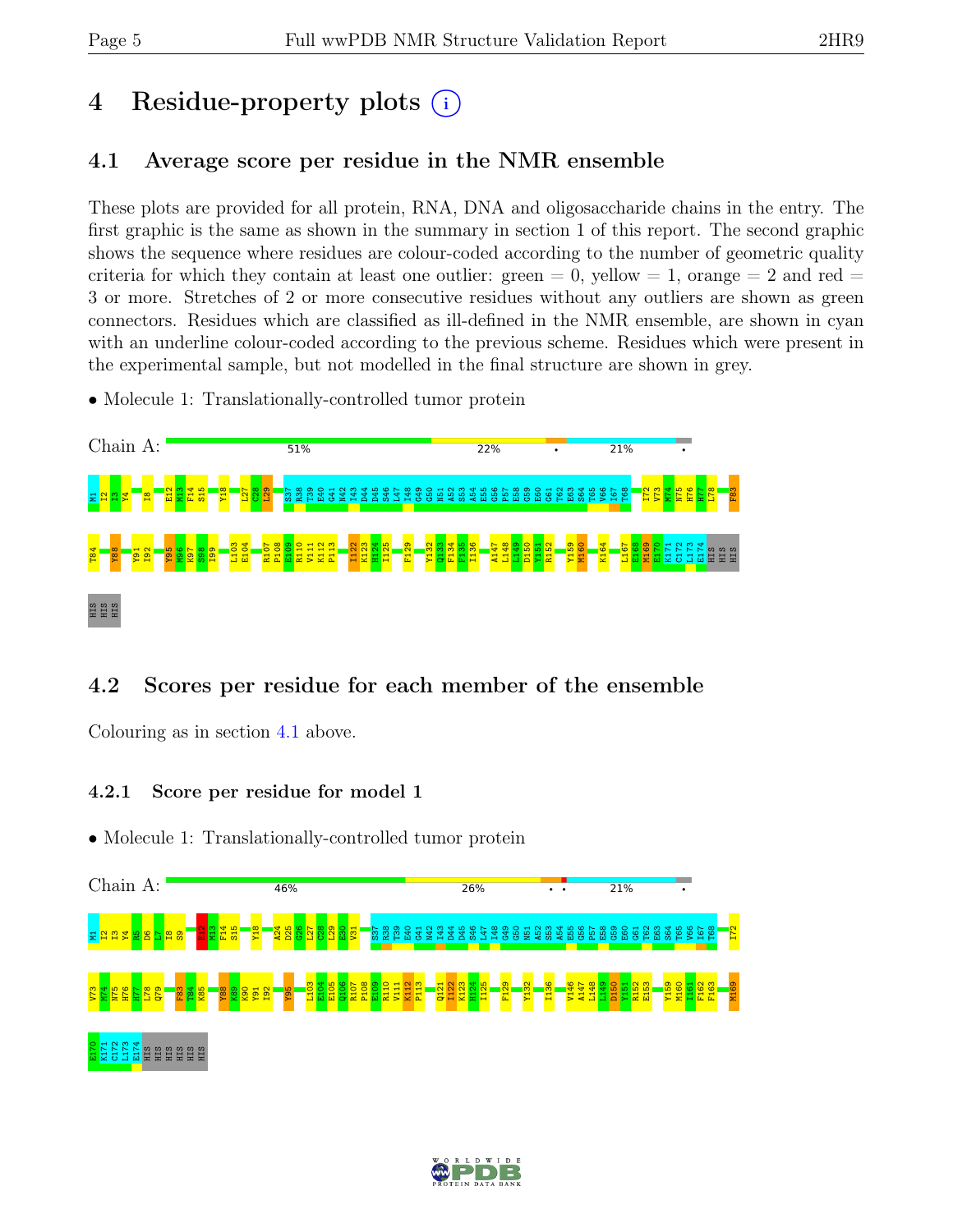### 4.2.2 Score per residue for model 2

• Molecule 1: Translationally-controlled tumor protein



#### 4.2.3 Score per residue for model 3

• Molecule 1: Translationally-controlled tumor protein



### 4.2.4 Score per residue for model 4



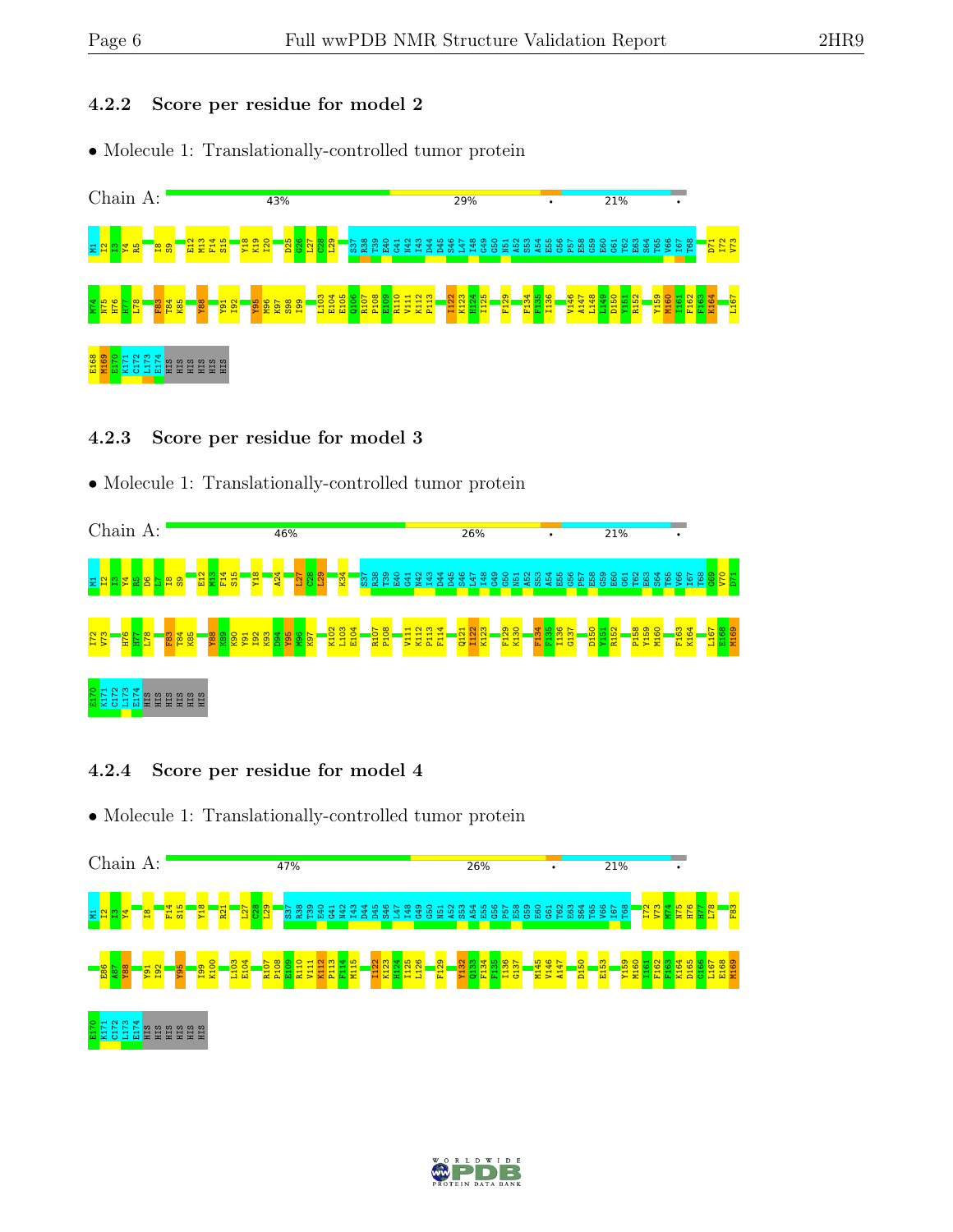### 4.2.5 Score per residue for model 5

• Molecule 1: Translationally-controlled tumor protein



#### 4.2.6 Score per residue for model 6

• Molecule 1: Translationally-controlled tumor protein



### 4.2.7 Score per residue for model 7



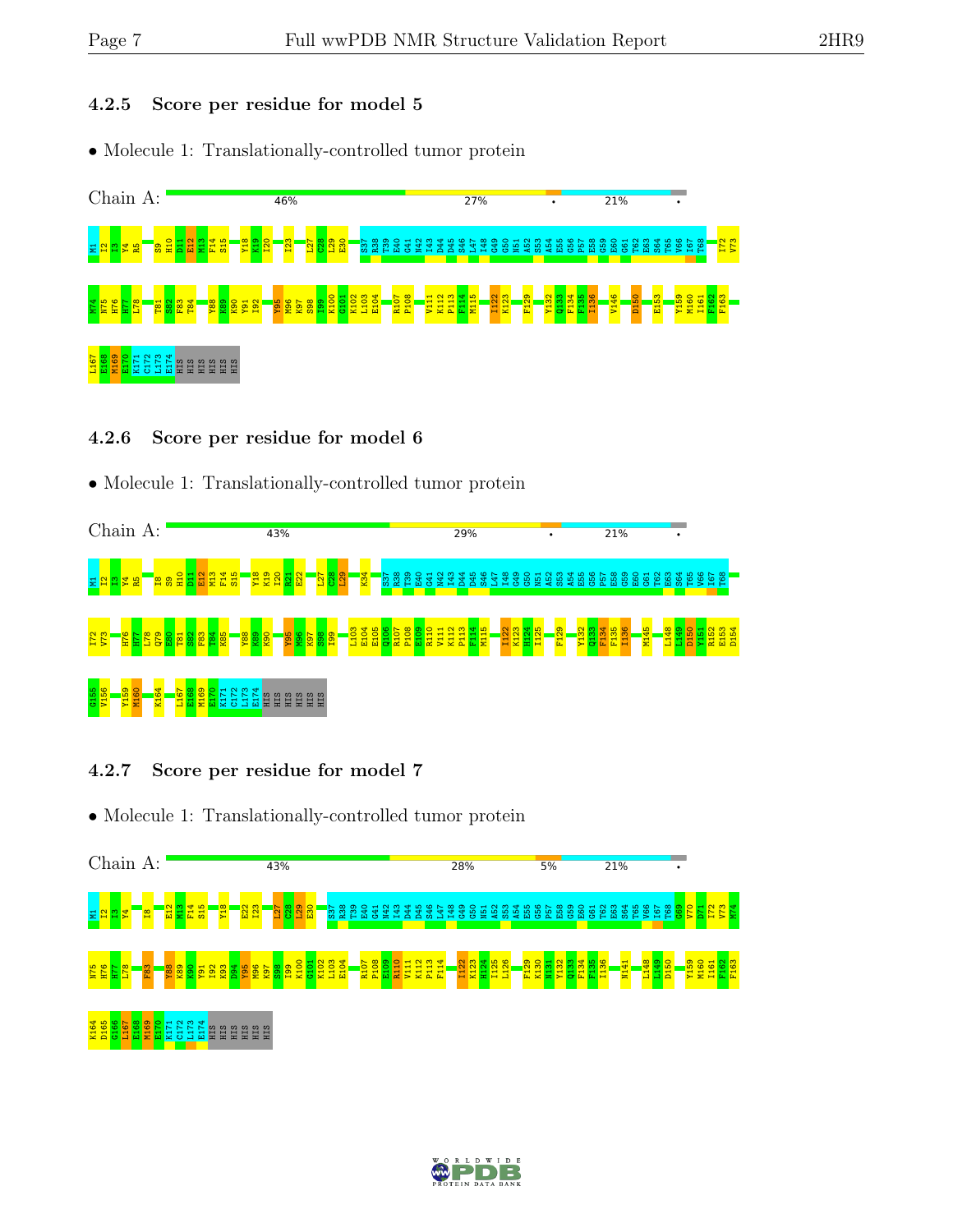### 4.2.8 Score per residue for model 8

• Molecule 1: Translationally-controlled tumor protein



#### 4.2.9 Score per residue for model 9

• Molecule 1: Translationally-controlled tumor protein



### 4.2.10 Score per residue for model 10



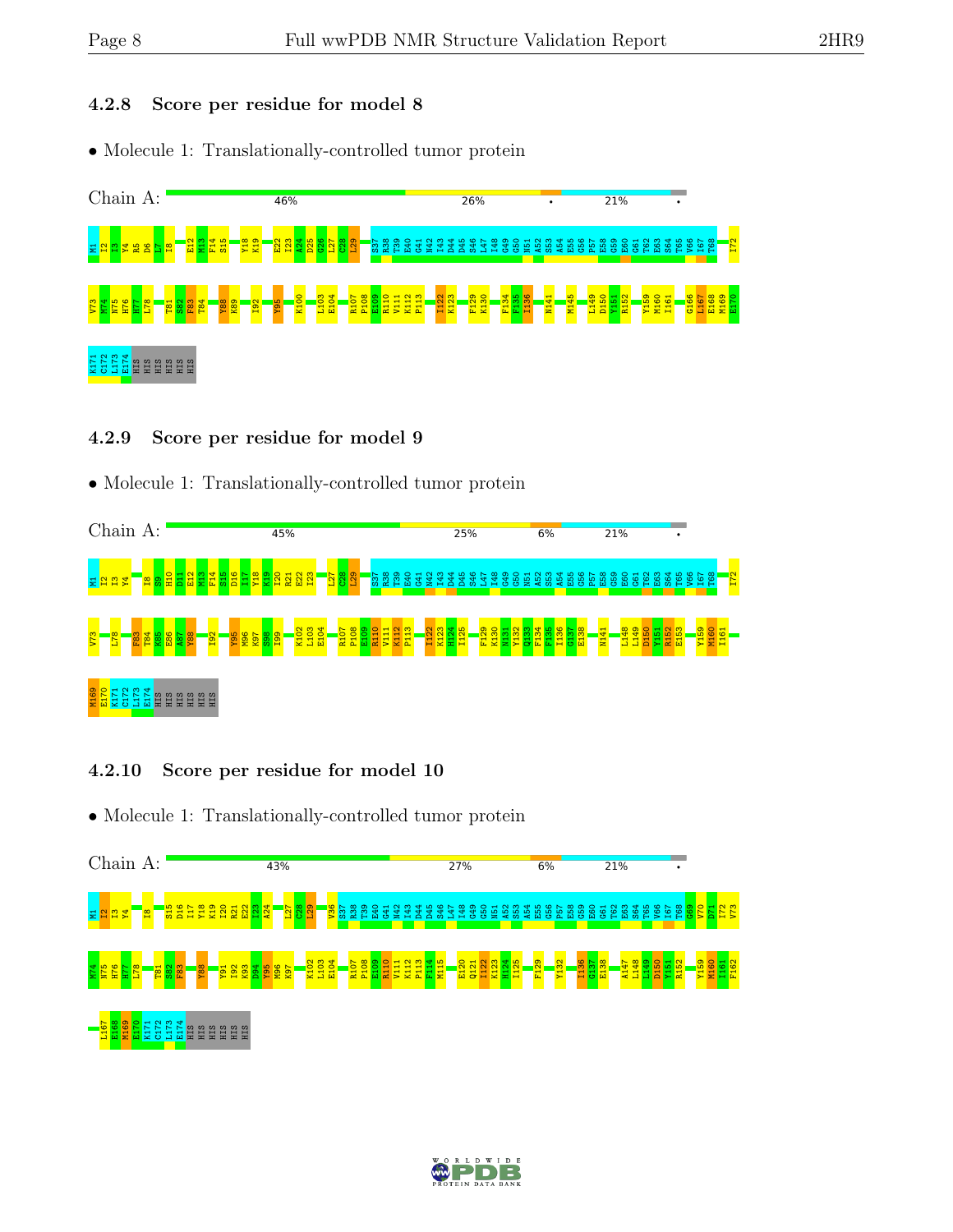### 4.2.11 Score per residue for model 11 (medoid)

• Molecule 1: Translationally-controlled tumor protein



#### 4.2.12 Score per residue for model 12

• Molecule 1: Translationally-controlled tumor protein



### 4.2.13 Score per residue for model 13



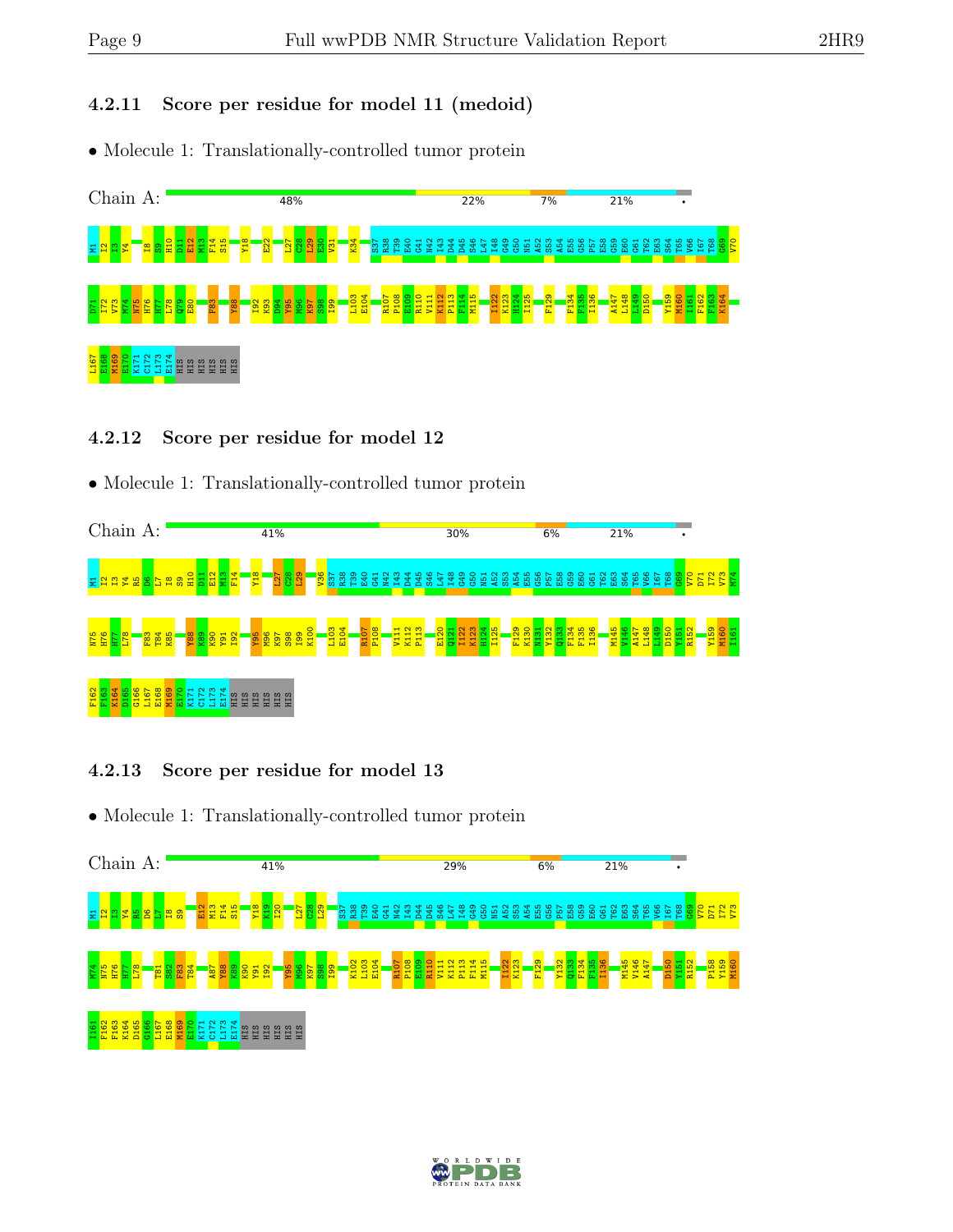#### 4.2.14 Score per residue for model 14

• Molecule 1: Translationally-controlled tumor protein



#### 4.2.15 Score per residue for model 15

• Molecule 1: Translationally-controlled tumor protein



### 4.2.16 Score per residue for model 16



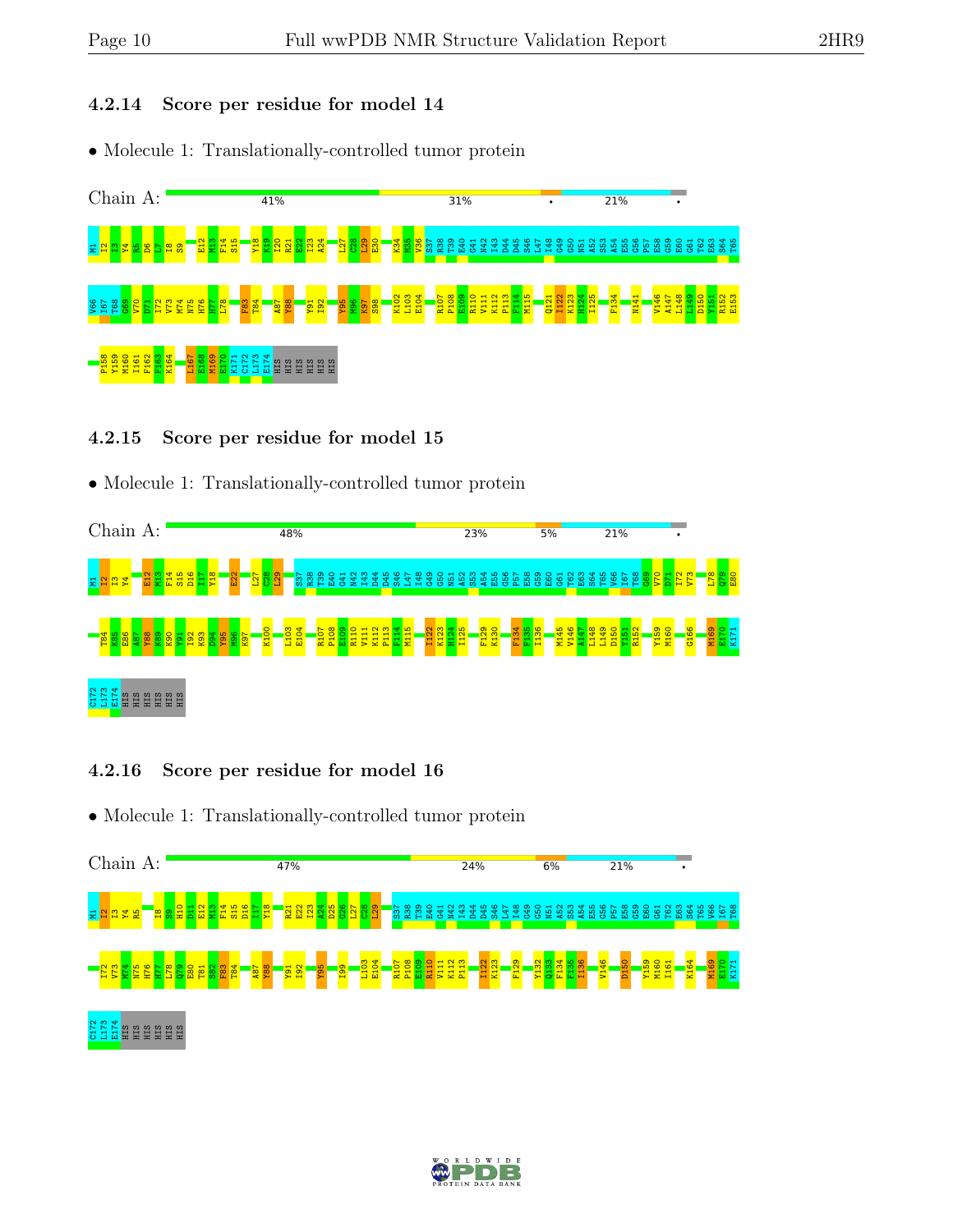#### 4.2.17 Score per residue for model 17

• Molecule 1: Translationally-controlled tumor protein



#### 4.2.18 Score per residue for model 18

• Molecule 1: Translationally-controlled tumor protein



### 4.2.19 Score per residue for model 19



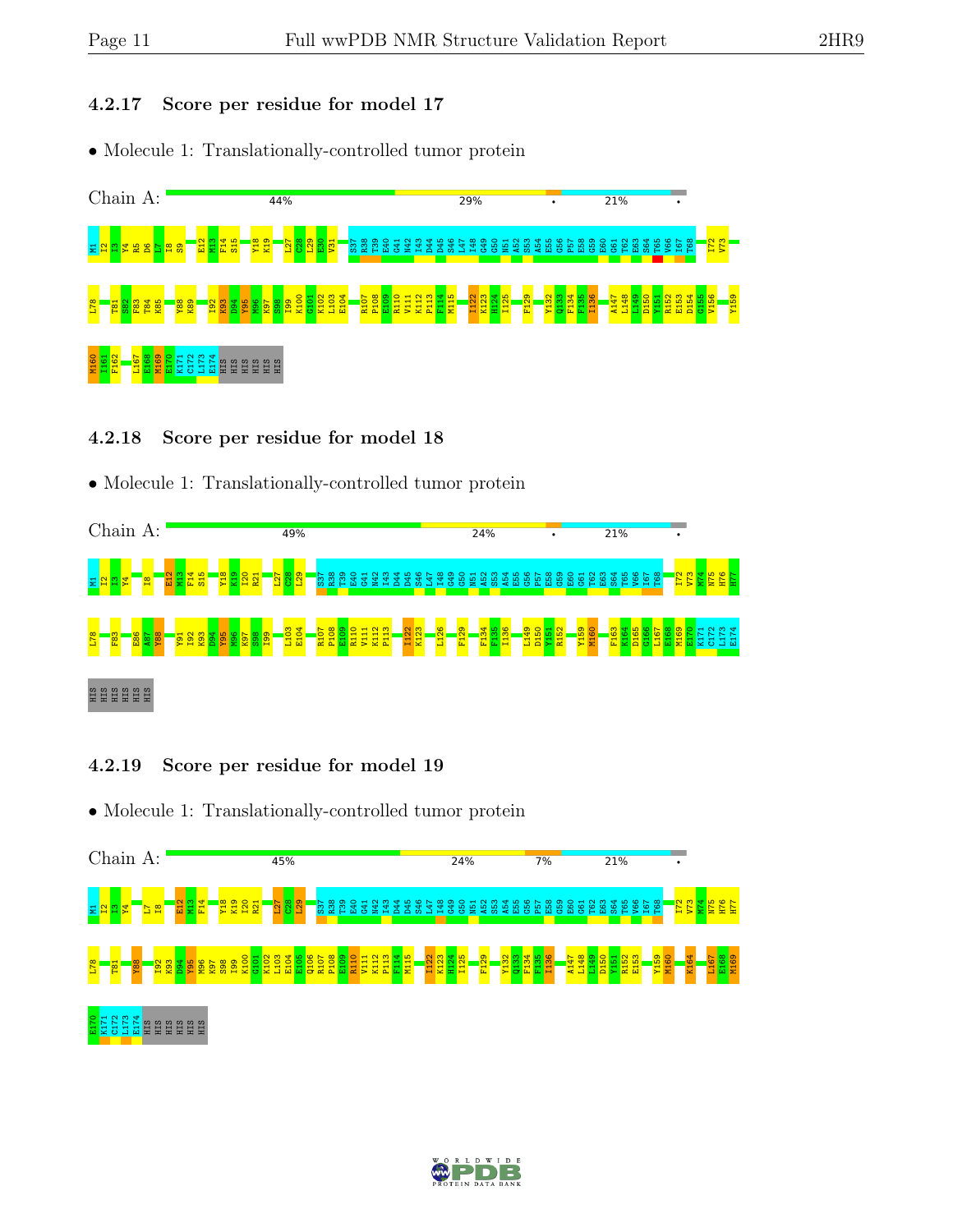#### 4.2.20 Score per residue for model 20



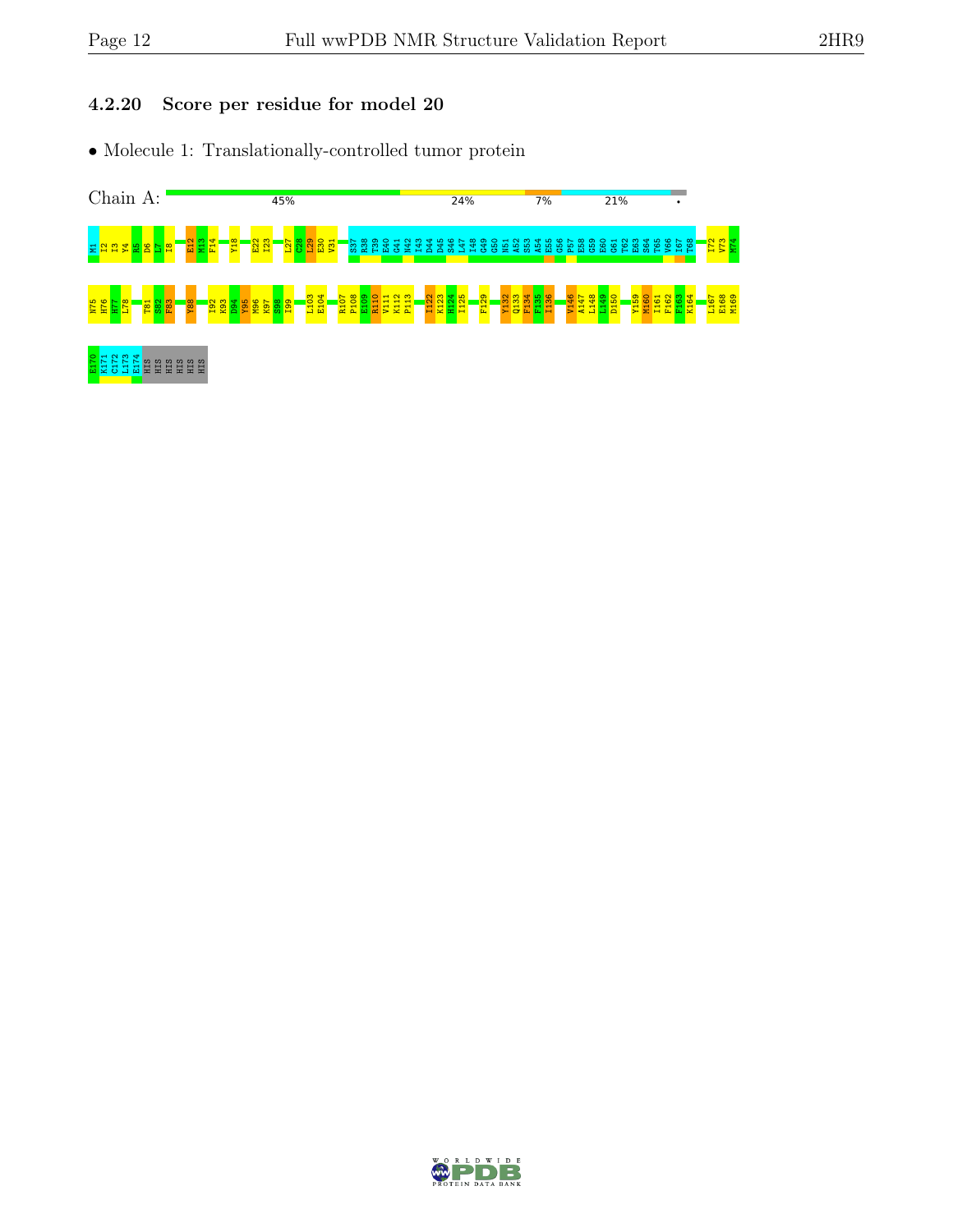## 5 Refinement protocol and experimental data overview  $(i)$

The models were refined using the following method: simulated annealing.

Of the 100 calculated structures, 20 were deposited, based on the following criterion: structures with the lowest energy.

The following table shows the software used for structure solution, optimisation and refinement.

| $\overline{\phantom{a}}$ Software name $\overline{\phantom{a}}$ Classification |                    | <b>Version</b> |
|--------------------------------------------------------------------------------|--------------------|----------------|
| <b>CNS</b>                                                                     | structure solution |                |
| CNS                                                                            | refinement         |                |

No chemical shift data was provided.

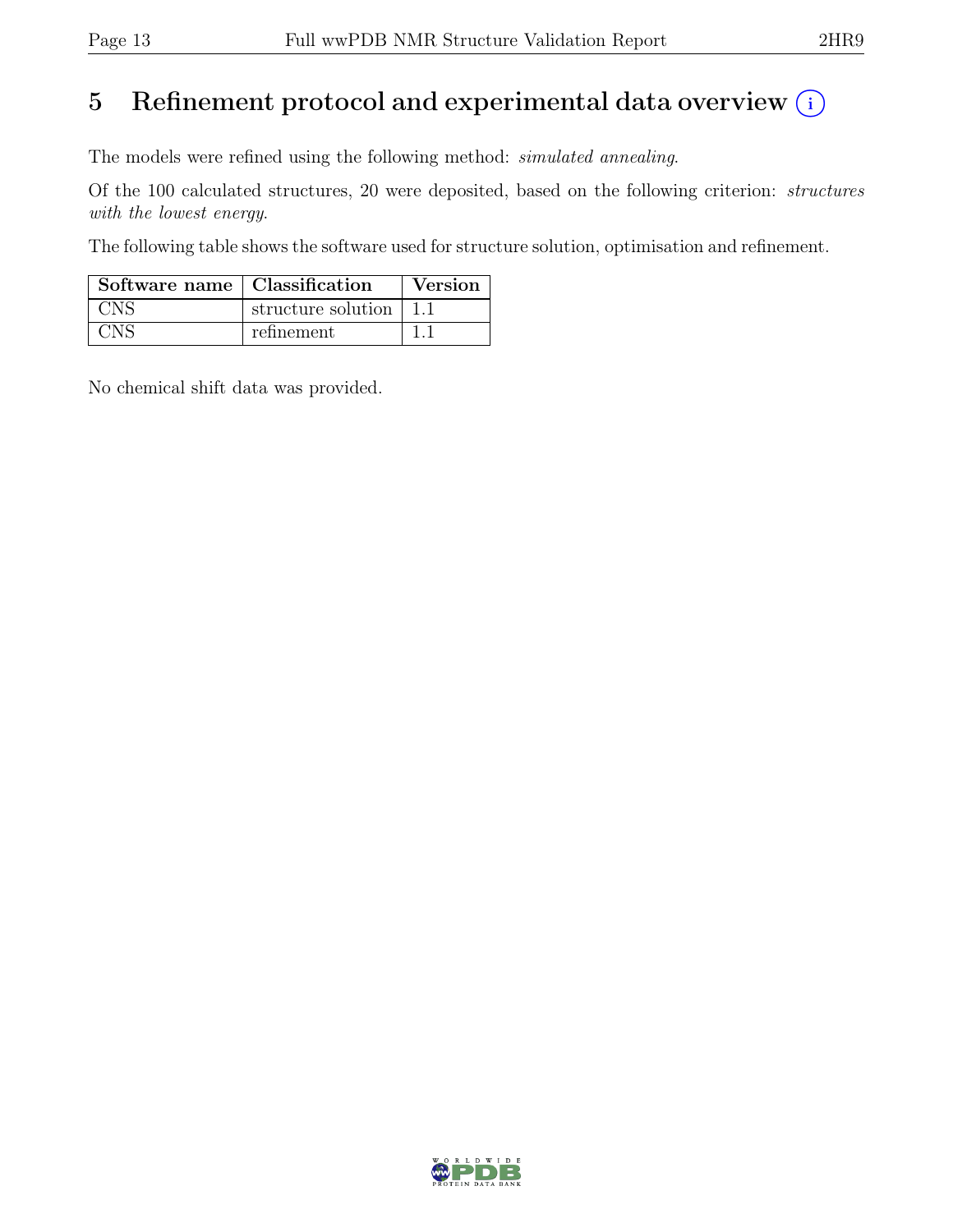# 6 Model quality  $(i)$

## 6.1 Standard geometry  $(i)$

There are no covalent bond-length or bond-angle outliers.

There are no bond-length outliers.

There are no bond-angle outliers.

There are no chirality outliers.

There are no planarity outliers.

## 6.2 Too-close contacts  $(i)$

In the following table, the Non-H and H(model) columns list the number of non-hydrogen atoms and hydrogen atoms in each chain respectively. The H(added) column lists the number of hydrogen atoms added and optimized by MolProbity. The Clashes column lists the number of clashes averaged over the ensemble.

|     |     |       | Mol   Chain   Non-H   H(model)   H(added)   Clashes |       |  |
|-----|-----|-------|-----------------------------------------------------|-------|--|
|     |     | 1127  | 1120                                                | 1116  |  |
| All | All | 22540 | 22400                                               | 22320 |  |

The all-atom clashscore is defined as the number of clashes found per 1000 atoms (including hydrogen atoms). The all-atom clashscore for this structure is 18.

| Atom-1             | Atom-2             | $Clash(\AA)$ | Distance(A) | Models |                |  |
|--------------------|--------------------|--------------|-------------|--------|----------------|--|
|                    |                    |              |             | Worst  | Total          |  |
| 1: A: 18: TYR: CZ  | 1:A:72:ILE:HG22    | 0.85         | 2.07        | 15     | 20             |  |
| 1: A:88: TYR:CD2   | 1:A:122:ILE:HD11   | 0.84         | 2.08        | 3      | 20             |  |
| 1:A:108:PRO:O      | 1:A:111:VAL:HG22   | 0.83         | 1.73        | 6      | 20             |  |
| 1: A: 18: TYR: CE2 | 1:A:72:ILE:HG22    | 0.82         | 2.09        | 14     | 19             |  |
| 1: A:8: ILE: HD11  | 1:A:99:ILE:CG1     | 0.79         | 2.06        | 7      | 13             |  |
| 1:A:125:ILE:HG21   | 1:A:148:LEU:HD13   | 0.75         | 1.58        | 1      | 13             |  |
| 1:A:88:TYR:0       | 1: A:92: ILE: HG22 | 0.75         | 1.79        | 3      | 3              |  |
| 1:A:78:LEU:HD13    | 1: A:160:MET:CE    | 0.75         | 2.12        | 11     | 9              |  |
| 1: A:81:THR:HG21   | 1:A:136:ILE:HD11   | 0.73         | 1.61        | 8      | 9              |  |
| 1:A:103:LEU:HD21   | 1:A:110:ARG:CB     | 0.72         | 2.14        | 13     | 14             |  |
| 1:A:29:LEU:HD11    | 1: A: 164: LYS: CG | 0.72         | 2.15        | 12     | $\overline{2}$ |  |
| 1: A:2: ILE: HG23  | 1: A: 4: TYR: CE1  | 0.72         | 2.20        | 10     | 13             |  |
| 1:A:103:LEU:HD21   | 1:A:110:ARG:HB2    | 0.68         | 1.64        | 13     | 9              |  |
| 1:A:23:ILE:HD11    | 1:A:161:ILE:HG23   | 0.68         | 1.64        | 5      | $\overline{7}$ |  |

All unique clashes are listed below, sorted by their clash magnitude.

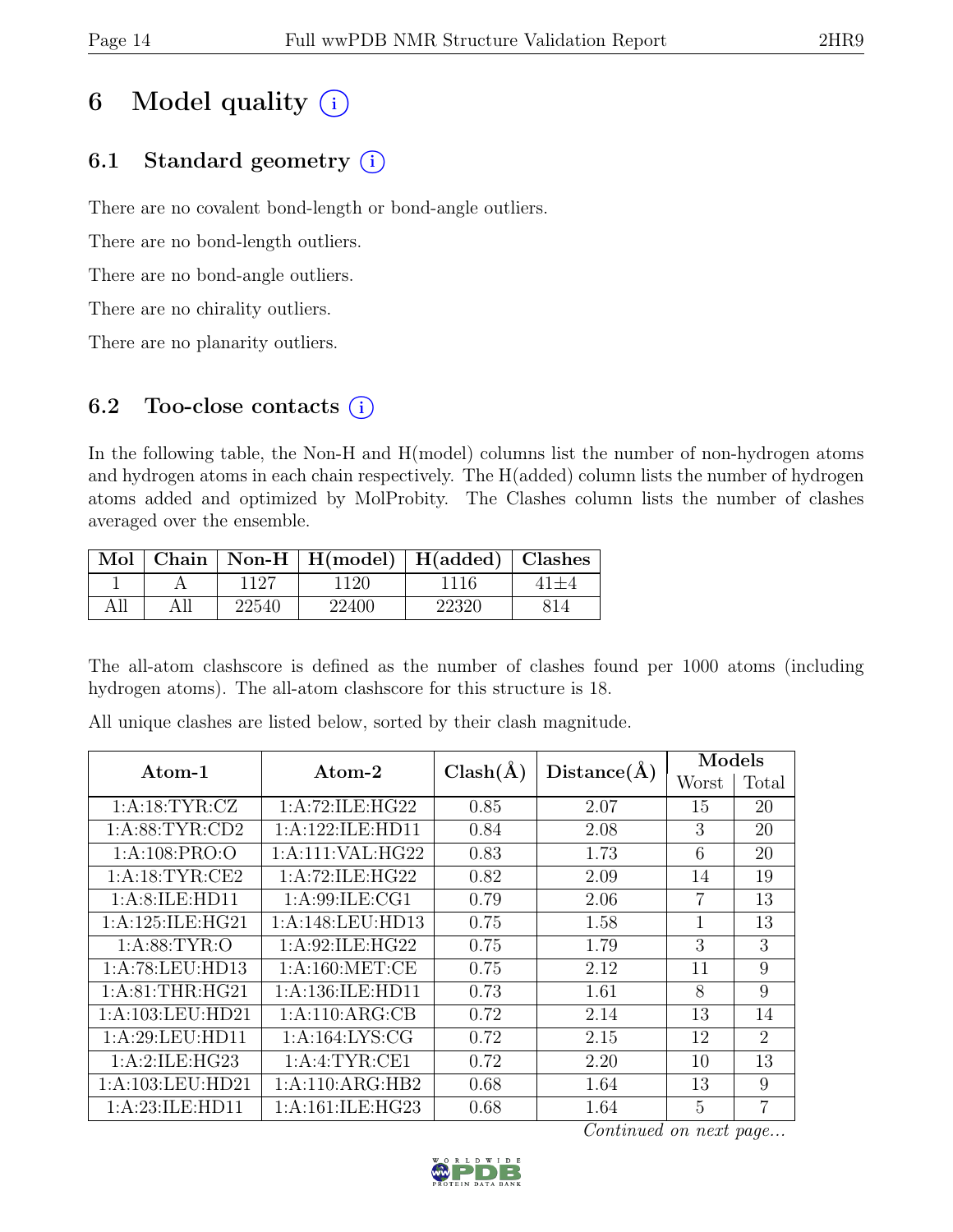| Continuea from previous page |                              |              |             | Models          |                |  |
|------------------------------|------------------------------|--------------|-------------|-----------------|----------------|--|
| Atom-1                       | Atom-2                       | $Clash(\AA)$ | Distance(A) | Worst           | Total          |  |
| 1:A:8:ILE:HD11               | 1:A:99:ILE:HG13              | 0.66         | 1.66        | $\overline{7}$  | 12             |  |
| 1:A:92:ILE:HD12              | 1: A:95:TYR:CE2              | 0.64         | 2.27        | 19              | 12             |  |
| 1:A:147:ALA:HB1              | 1: A:160:MET:HE2             | 0.64         | 1.69        | 13              | $\mathbf{1}$   |  |
| 1: A: 18: TYR: O             | $1:\overline{A:20:ILE:HD12}$ | 0.64         | 1.93        | 18              | $\overline{4}$ |  |
| 1:A:27:LEU:HD21              | 1:A:114:PHE:HA               | 0.63         | 1.70        | 3               | $\mathbf 1$    |  |
| 1:A:78:LEU:HD13              | 1: A:160:MET:HE1             | 0.63         | 1.69        | $\overline{18}$ | 6              |  |
| 1:A:2:ILE:HD11               | 1:A:169:MET:HB3              | 0.63         | 1.68        | 19              | 14             |  |
| 1:A:73:VAL:HG13              | 1:A:78:LEU:HB2               | 0.63         | 1.71        | $\overline{5}$  | 20             |  |
| 1:A:104:GLU:HG3              | 1:A:111:VAL:HG11             | 0.63         | 1.70        | 19              | 17             |  |
| 1:A:78:LEU:HD13              | 1: A:160:MET:HE2             | 0.62         | 1.70        | 11              | $\mathbf{1}$   |  |
| 1:A:29:LEU:HD11              | 1: A: 164: LYS: HG3          | 0.61         | 1.72        | 14              | $\overline{3}$ |  |
| 1:A:73:VAL:HA                | 1:A:78:LEU:HD12              | 0.61         | 1.71        | 11              | $\overline{7}$ |  |
| 1:A:29:LEU:HD21              | 1:A:164:LYS:HD2              | 0.60         | 1.73        | 3               | $\mathbf{1}$   |  |
| 1:A:22:GLU:HG3               | 1:A:29:LEU:HD23              | 0.60         | 1.73        | 16              | 8              |  |
| 1:A:70:VAL:HG22              | 1:A:158:PRO:HG2              | 0.60         | 1.71        | 13              | $\mathbf{1}$   |  |
| 1:A:147:ALA:HB2              | 1:A:162:PHE:CE1              | 0.60         | 2.31        | 20              | $\,6$          |  |
| 1: A: 104: GLU: CG           | 1:A:111:VAL:HG11             | 0.59         | 2.27        | $\overline{4}$  | 19             |  |
| 1:A:29:LEU:HD11              | 1:A:164:LYS:HB3              | 0.59         | 1.74        | 19              | $\mathbf{1}$   |  |
| 1:A:18:TYR:CE1               | 1:A:72:ILE:HG22              | 0.58         | 2.34        | $\overline{3}$  | $\overline{5}$ |  |
| 1:A:78:LEU:HD13              | 1: A:160: MET:SD             | 0.58         | 2.38        | 16              | $\overline{4}$ |  |
| 1:A:14:PHE:CD2               | 1:A:31:VAL:HG21              | 0.57         | 2.34        | 17              | $\overline{4}$ |  |
| 1:A:72:ILE:HD11              | 1:A:160:MET:HG3              | 0.57         | 1.75        | $\overline{7}$  | $\overline{3}$ |  |
| 1:A:70:VAL:HG22              | 1:A:158:PRO:HG3              | 0.56         | 1.77        | $\overline{3}$  | $\overline{2}$ |  |
| 1:A:24:ALA:HB2               | 1:A:121:GLN:NE2              | 0.55         | 2.17        | $\mathbf 1$     | $\overline{4}$ |  |
| 1: A:88:TYR:CE2              | 1:A:122:ILE:HD11             | 0.55         | 2.37        | 10              | 18             |  |
| 1:A:125:ILE:HG22             | 1: A: 132: TYR: CD2          | 0.55         | 2.37        | $\overline{4}$  | $\overline{2}$ |  |
| 1:A:8:ILE:HD11               | 1:A:99:ILE:HG12              | 0.55         | 1.79        | 19              | $\overline{4}$ |  |
| 1:A:4:TYR:HB3                | 1:A:167:LEU:HD21             | 0.55         | 1.78        | 10              | $\overline{5}$ |  |
| 1: A:95: TYR: C              | 1: A:95: TYR:CD1             | 0.54         | 2.81        | 17              | 12             |  |
| 1:A:103:LEU:HB3              | 1:A:111:VAL:HG12             | 0.54         | 1.78        | 6               | 8              |  |
| 1:A:2:ILE:HG22               | 1:A:16:ASP:HB2               | 0.53         | 1.80        | 10              | $\overline{4}$ |  |
| 1:A:29:LEU:HDI1              | 1: A: 164: LYS: HG2          | 0.52         | 1.79        | 12              | $\overline{2}$ |  |
| 1:A:29:LEU:HD11              | 1:A:164:LYS:CD               | 0.52         | 2.34        | $\overline{2}$  | $\mathbf{1}$   |  |
| 1: A:88:TYR:CZ               | 1: A:134: PHE:CE1            | 0.52         | 2.98        | 14              | 12             |  |
| 1:A:4:TYR:CD2                | 1:A:14:PHE:CZ                | 0.52         | 2.98        | 11              | 13             |  |
| 1:A:129:PHE:CE1              | 1: A:134: PHE: CZ            | 0.52         | 2.98        | $\overline{4}$  | 14             |  |
| 1:A:147:ALA:HB2              | 1: A:162: PHE:CE2            | 0.52         | 2.40        | 12              | 3              |  |
| 1: A:4:TYR:CD2               | 1:A:14:PHE:CE2               | 0.52         | 2.98        | $\overline{7}$  | 14             |  |
| 1: A: 125: ILE: HG22         | 1: A: 132: TYR: CE2          | 0.51         | 2.40        | $\overline{4}$  | $\mathbf{1}$   |  |
| 1:A:154:ASP:OD1              | 1:A:156:VAL:HG23             | 0.51         | 2.06        | $\overline{6}$  | $\overline{2}$ |  |
| 1: A:129: PHE:CE1            | 1: A:134: PHE:CE2            | 0.51         | 2.98        | $6\phantom{.}6$ | $\overline{4}$ |  |

Continued from previous page.

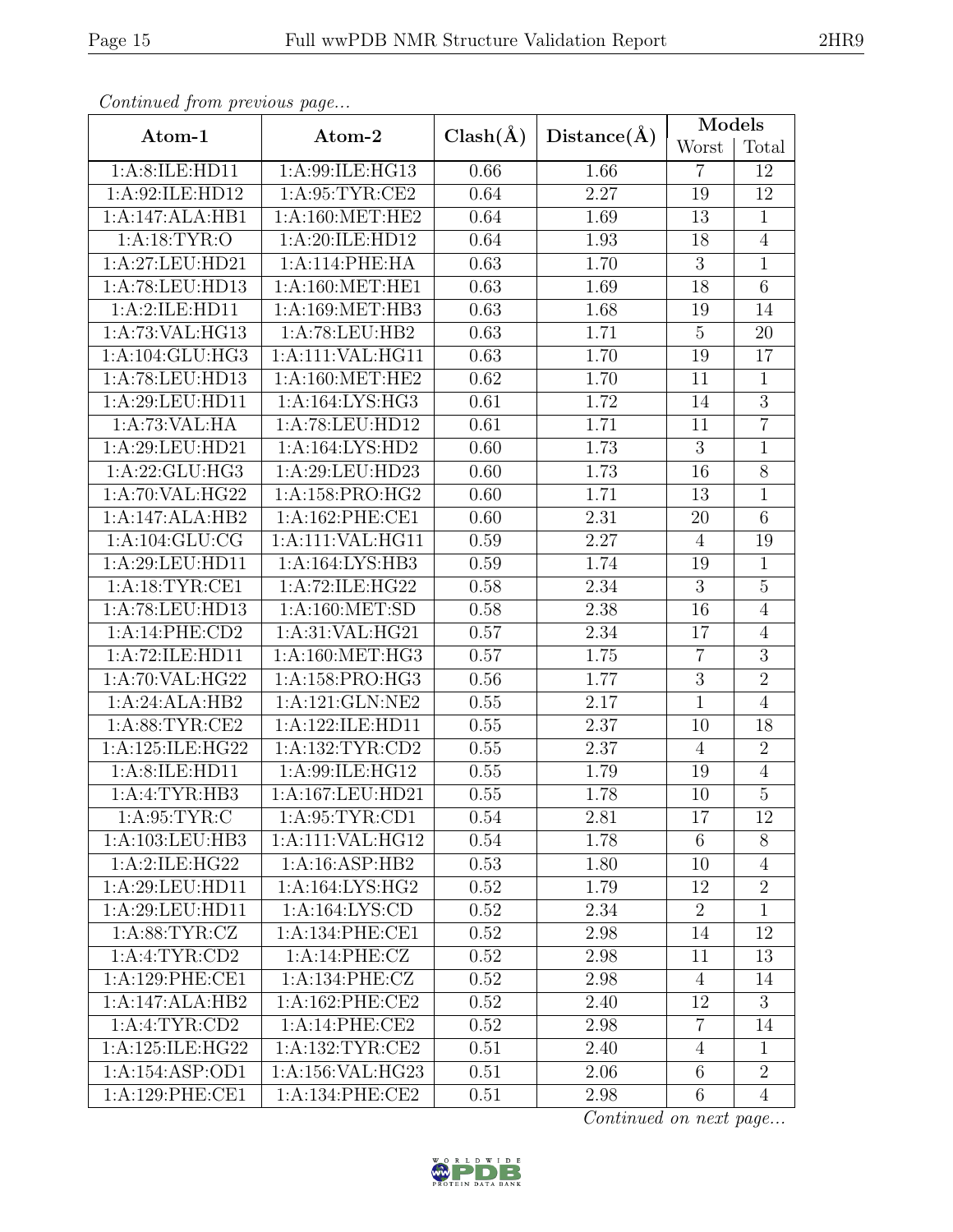| 2HR9 |
|------|
|      |
|      |
|      |

| ontentaca promo proceso ao pago |                                     |              |             | Models          |                  |
|---------------------------------|-------------------------------------|--------------|-------------|-----------------|------------------|
| Atom-1                          | Atom-2                              | $Clash(\AA)$ | Distance(A) | Worst           | Total            |
| 1:A:147:ALA:HB1                 | 1:A:160:MET:HE3                     | 0.51         | 1.83        | $\mathbf{1}$    | $\mathbf{1}$     |
| 1: A:95: TYR: CZ                | 1:A:163:PHE:CE2                     | 0.51         | $2.98\,$    | $\mathbf{1}$    | $\mathbf{1}$     |
| 1:A:83:PHE:CE2                  | 1: A:91: TYR: CE2                   | 0.50         | 3.00        | $\overline{3}$  | $\overline{7}$   |
| 1:A:20:ILE:HD12                 | 1: A:20: ILE:N                      | 0.50         | 2.21        | 14              | $\overline{6}$   |
| 1: A:93: LYS:O                  | 1: A:97: LYS: CG                    | 0.50         | 2.60        | $20\,$          | $\boldsymbol{9}$ |
| 1: A:4: TYR: CG                 | 1:A:14:PHE:CE2                      | 0.50         | 2.99        | 12              | $\boldsymbol{9}$ |
| 1:A:6:ASP:OD1                   | 1:A:8:ILE:HD12                      | 0.49         | 2.07        | $\overline{3}$  | $\overline{7}$   |
| 1:A:147:ALA:HB1                 | 1: A:160: MET:SD                    | 0.49         | 2.47        | 11              | $\overline{4}$   |
| 1: A:92: ILE: CD1               | 1: A:95: TYR:CE2                    | 0.49         | $2.95\,$    | $\overline{3}$  | 12               |
| 1:A:8:ILE:HD12                  | 1: A:8: ILE:N                       | 0.49         | 2.23        | 16              | $\overline{4}$   |
| 1: A:81:THR:CG2                 | 1:A:136:ILE:HD11                    | 0.49         | $2.35\,$    | 8               | $\overline{5}$   |
| 1:A:108:PRO:HA                  | 1:A:111:VAL:HG13                    | 0.49         | 1.84        | $20\,$          | 10               |
| 1:A:129:PHE:CZ                  | 1:A:134:PHE:CE2                     | 0.49         | 3.00        | $\overline{4}$  | $\mathbf{1}$     |
| 1:A:103:LEU:HD21                | 1:A:110:ARG:HB3                     | 0.49         | 1.84        | 19              | $\overline{3}$   |
| 1:A:122:ILE:CG2                 | 1:A:123:LYS:N                       | 0.48         | 2.75        | 8               | 20               |
| 1:A:147:ALA:HB1                 | 1: A:160:MET:CE                     | 0.48         | 2.39        | $\mathbf{1}$    | $\mathbf{1}$     |
| 1: A:91: TYR: CE2               | 1:A:146:VAL:HG21                    | 0.47         | 2.43        | $\overline{4}$  | $\overline{7}$   |
| 1: A:95:TYR:CD1                 | 1: A:95:TYR:C                       | 0.47         | 2.86        | 20              | $\overline{8}$   |
| 1: A:9: SER:O                   | 1: A:10: HIS: CG                    | 0.47         | 2.68        | $6\phantom{.}6$ | $\mathbf 1$      |
| 1:A:150:ASP:HB2                 | 1: A:159:TYR: CZ                    | 0.47         | 2.45        | $\overline{7}$  | $\overline{7}$   |
| 1:A:70:VAL:HG22                 | 1:A:158:PRO:CG                      | 0.47         | 2.40        | 13              | $\overline{2}$   |
| 1: A: 132: TYR: CD1             | 1: A: 132: TYR: N                   | 0.47         | 2.81        | 17              | $\sqrt{6}$       |
| 1:A:83:PHE:CE2                  | 1:A:87:ALA:HB1                      | 0.47         | 2.45        | 14              | $\overline{3}$   |
| 1:A:150:ASP:CB                  | 1:A:159:TYR:CE1                     | 0.46         | 2.99        | $\overline{4}$  | $\overline{6}$   |
| 1:A:150:ASP:HB2                 | $1:$ A:159:TYR:CE1                  | 0.46         | 2.46        | $\overline{7}$  | 4                |
| 1:A:135:PHE:CG                  | 1: A:160:MET:CE                     | 0.46         | 2.99        | $\,6$           | $\mathbf{1}$     |
| 1:A:70:VAL:HG12                 | 1:A:72:ILE:HG12                     | 0.46         | 1.88        | $\overline{7}$  | $\,6$            |
| 1: A:3: ILE: O                  | 1:A:169:MET:HA                      | 0.46         | 2.11        | 15              | $\overline{5}$   |
| 1:A:103:LEU:O                   | 1:A:107:ARG:N                       | 0.46         | 2.49        | 5               | 20               |
| 1: A:88: TYR: CZ                | 1:A:134:PHE:CD1                     | 0.46         | 3.04        | 20              | $\mathbf{1}$     |
| 1:A:27:LEU:HD13                 | 1: A:27: LEU:O                      | 0.46         | 2.10        | 12              | $\overline{2}$   |
| 1:A:29:LEU:HD21                 | 1: A: 164: LYS: HG3                 | 0.46         | 1.87        | 11              | $\mathbf{1}$     |
| 1:A:17:ILE:HD11                 | 1: A: 18: TYR: CZ                   | 0.45         | 2.47        | 10              | $\mathbf{1}$     |
| 1: A:83:PHE:CB                  | 1: A:134: PHE:CE2                   | 0.45         | 3.00        | 16              | $5\overline{)}$  |
| 1:A:112:LYS:HB2                 | 1:A:113:PRO:HD3                     | 0.45         | 1.89        | 4               | 19               |
| 1:A:149:LEU:HD12                | 1: A:160:MET:HG2                    | 0.45         | 1.89        | 9               | 3                |
| 1: A:88:TYR:CE1                 | 1:A:134:PHE:CE1                     | 0.45         | 3.05        | 17              | $\overline{4}$   |
| 1: A:29: LEU: HD11              | $1:A:164:\overline{\text{LYS:HB2}}$ | 0.45         | 1.87        | 16              | $\overline{2}$   |
| 1:A:2:ILE:HG23                  | 1:A:4:TYR:HE1                       | 0.45         | 1.72        | 17              | $\overline{4}$   |
| 1:A:73:VAL:HG22                 | 1:A:78:LEU:HD12                     | 0.44         | 1.88        | $\mathbf 1$     | $\mathbf{1}$     |
| 1:A:150:ASP:HB3                 | 1:A:159:TYR:CE1                     | 0.44         | 2.47        | 16              | 8                |

Continued from previous page...

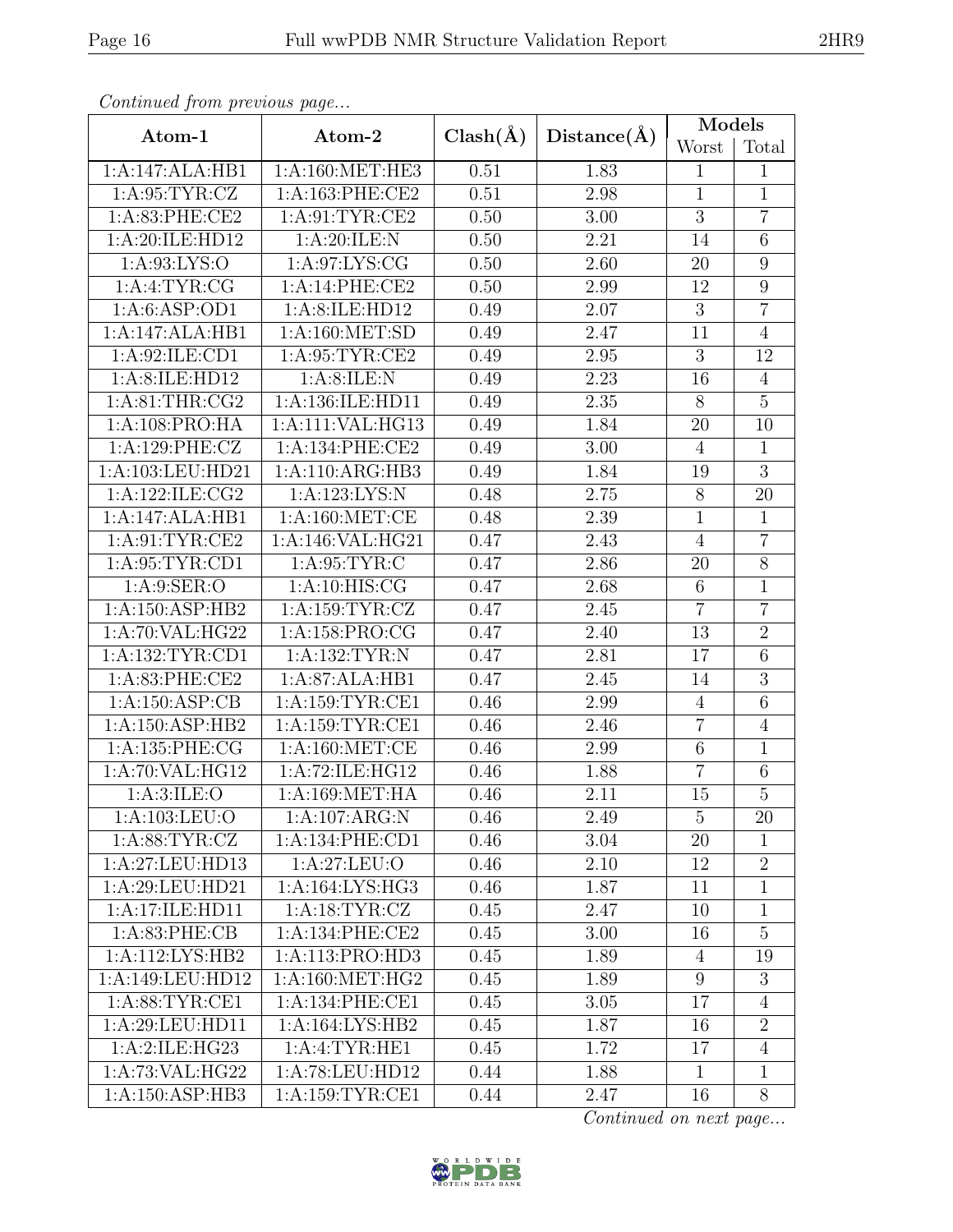| Continued from previous page |                     |              |                   | Models          |                |
|------------------------------|---------------------|--------------|-------------------|-----------------|----------------|
| Atom-1                       | Atom-2              | $Clash(\AA)$ | Distance(A)       | Worst           | Total          |
| 1:A:150:ASP:O                | 1: A: 159: TYR: CD1 | 0.44         | 2.70              | 11              | 18             |
| 1: A:83:PHE: CZ              | 1: A:91: TYR: CG    | 0.44         | 3.05              | $\overline{2}$  | $\mathbf{1}$   |
| 1:A:14:PHE:CE2               | 1: A:31: VAL: CG2   | 0.44         | 3.00              | 17              | $\mathbf{1}$   |
| 1: A:88: TYR:CD2             | 1:A:126:LEU:HD21    | 0.44         | 2.47              | $\overline{4}$  | $\overline{2}$ |
| 1:A:150:ASP:CB               | 1: A: 159: TYR: CZ  | 0.44         | 3.00              | $\overline{5}$  | $\overline{4}$ |
| 1:A:7:LEU:HDI1               | 1:A:106:GLN:HE22    | 0.44         | 1.73              | 19              | $\mathbf{1}$   |
| 1:A:7:LEU:HD23               | 1:A:99:ILE:HG23     | 0.44         | 1.89              | 12              | $\mathbf{1}$   |
| 1:A:114:PHE:CD1              | 1:A:165:ASP:HB2     | 0.44         | 2.48              | 13              | $\overline{2}$ |
| 1:A:135:PHE:O                | 1:A:147:ALA:HB3     | 0.44         | 2.12              | 12              | $\mathbf{1}$   |
| 1:A:135:PHE:CG               | 1: A:160:MET:HE2    | 0.44         | 2.48              | 12              | $\mathbf{1}$   |
| 1:A:3:ILE:HG21               | 1:A:12:GLU:HB3      | 0.43         | 1.91              | $\mathbf{1}$    | $\mathbf{1}$   |
| 1:A:75:ASN:OD1               | 1:A:76:HIS:CD2      | 0.43         | 2.70              | 20              | 14             |
| 1: A:95: TYR:OH              | 1: A:163: PHE:CE2   | 0.43         | 2.72              | 13              | 3              |
| 1: A:88: TYR: CE1            | 1:A:134:PHE:CD1     | 0.43         | 3.06              | 6               | 1              |
| 1: A: 132: TYR: CD1          | 1: A: 150: ASP: CG  | 0.43         | 2.92              | $\overline{7}$  | $\mathfrak{Z}$ |
| 1: A: 132: TYR: CD2          | 1: A: 150: ASP: OD1 | 0.43         | 2.72              | $6\phantom{.}6$ | $\,6$          |
| 1:A:2:ILE:CG2                | 1:A:4:TYR:CE1       | 0.43         | 2.99              | 10              | $\mathbf{1}$   |
| 1:A:129:PHE:CD1              | 1:A:134:PHE:CZ      | 0.43         | $\overline{3.07}$ | 15              | $\overline{1}$ |
| 1: A:89: LYS:O               | 1:A:92:ILE:CG2      | 0.43         | 2.67              | 17              | $\overline{1}$ |
| 1:A:147:ALA:CB               | 1:A:162:PHE:CE1     | 0.42         | 3.02              | 20              | $\mathbf 1$    |
| 1:A:110:ARG:C                | 1:A:113:PRO:HD2     | 0.42         | 2.34              | 16              | $\overline{7}$ |
| 1:A:36:VAL:HG23              | 1:A:36:VAL:O        | 0.42         | 2.13              | 12              | $\mathbf{1}$   |
| 1:A:83:PHE:HB2               | 1:A:134:PHE:CE2     | 0.42         | 2.50              | 20              | $\overline{6}$ |
| 1:A:89:LYS:NZ                | 1:A:126:LEU:HD13    | 0.42         | 2.28              | $\overline{7}$  | $\mathbf{1}$   |
| 1:A:129:PHE:CD1              | 1:A:129:PHE:O       | 0.42         | 2.73              | $\overline{4}$  | $\overline{7}$ |
| 1:A:145:MET:HE3              | 1:A:166:GLY:O       | 0.42         | 2.14              | 12              | $\overline{3}$ |
| 1:A:72:ILE:O                 | 1: A:76: HIS: CG    | 0.42         | 2.73              | $6\phantom{.}6$ | $\overline{3}$ |
| 1:A:97:LYS:HG3               | 1:A:98:SER:N        | 0.42         | $\overline{2.30}$ | $\overline{14}$ | $\overline{2}$ |
| 1: A:95: TYR:OH              | 1: A: 163: PHE: CD2 | 0.42         | 2.73              | $\overline{7}$  | $\mathbf{1}$   |
| 1: A: 132: TYR: CE1          | 1:A:150:ASP:OD2     | 0.42         | 2.73              | $\mathbf{1}$    | $\mathbf{1}$   |
| 1:A:141:ASN:OD1              | 1:A:141:ASN:N       | 0.42         | 2.53              | 14              | $\mathbf{1}$   |
| 1:A:30:GLU:OE1               | 1: A: 159: TYR: CD2 | 0.42         | 2.73              | 14              | $\overline{4}$ |
| 1: A: 132: TYR: CZ           | 1:A:150:ASP:OD2     | 0.42         | 2.73              | 9               | 3              |
| 1:A:78:LEU:HD13              | 1: A:160:MET:HE3    | 0.41         | 1.87              | 11              | $\mathbf{1}$   |
| 1: A:3: ILE: HG22            | 1:A:4:TYR:N         | 0.41         | 2.30              | 20              | $\mathbf{1}$   |
| 1:A:167:LEU:HD23             | 1: A:169: MET:CE    | 0.41         | 2.45              | 14              | $\mathbf{1}$   |
| 1:A:14:PHE:CE2               | 1: A:31: VAL: HG21  | 0.41         | 2.50              | 17              | $\mathbf{1}$   |
| 1: A:13: MET:O               | 1:A:76:HTS:CD2      | 0.41         | 2.74              | $6\,$           | $\overline{2}$ |
| 1:A:71:ASP:O                 | 1:A:75:ASN:ND2      | 0.41         | 2.53              | $\overline{2}$  | $\overline{2}$ |
| 1: A:13: MET:O               | 1: A:76: HIS: CG    | 0.41         | 2.74              | 13              | $\mathbf{1}$   |
| 1:A:112:LYS:N                | 1:A:113:PRO:CD      | 0.41         | 2.84              | $\overline{2}$  | $\overline{5}$ |

Continued from previous page.

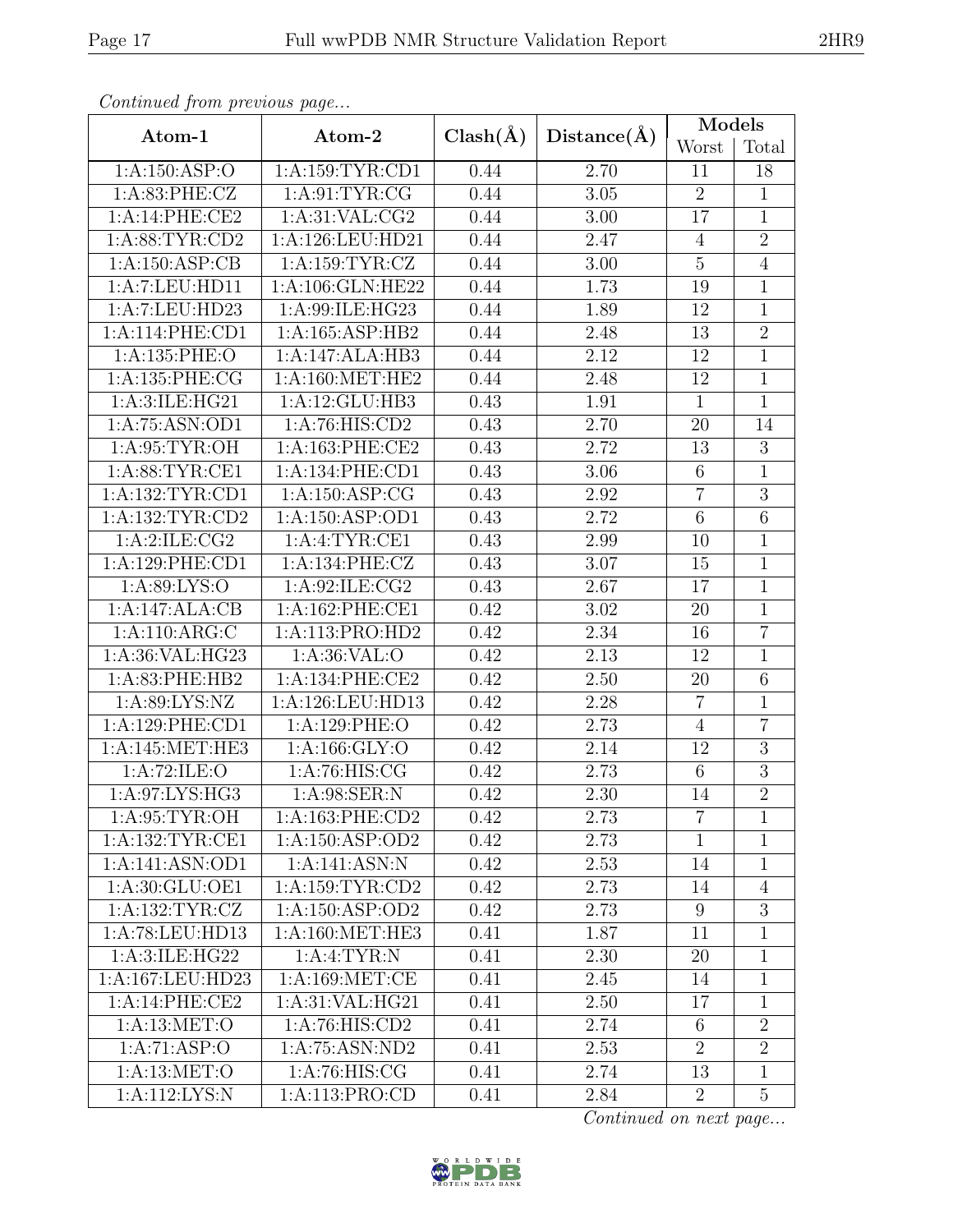| Atom-1              | $\rm{Atom\text{-}2}$ | $Clash(\AA)$ | Distance(A) | Models         |                |
|---------------------|----------------------|--------------|-------------|----------------|----------------|
|                     |                      |              |             | Worst          | Total          |
| 1: A:91: TYR: HE2   | 1:A:146:VAL:HG21     | 0.41         | 1.76        | 4              | $\overline{2}$ |
| 1:A:92:ILE:HD13     | 1: A:95: TYR:CE2     | 0.41         | 2.51        | 3              | $\mathbf 1$    |
| 1:A:92:ILE:HA       | 1: A:95: TYR:CD2     | 0.41         | 2.50        | 14             | $\overline{1}$ |
| 1:A:132:TYR:CG      | 1: A: 150: ASP: OD2  | 0.41         | 2.74        | 16             | 1              |
| 1: A: 132: TYR: CD1 | 1: A: 150: ASP: OD1  | 0.41         | 2.74        | $\overline{4}$ | $\mathbf{1}$   |
| 1: A:36: VAL: HG23  | 1:A:74:MET:CE        | 0.41         | 2.46        | 14             | $\mathbf{1}$   |
| 1:A:75:ASN:OD1      | 1: A:76: HIS: CG     | 0.41         | 2.74        | 14             | $\overline{1}$ |
| 1: A: 132: TYR: CG  | 1: A: 150: ASP: OD1  | 0.41         | 2.74        | 10             | 3              |
| 1:A:8:ILE:HD12      | 1: A:8: ILE:H        | 0.41         | 1.76        | 18             | $\overline{2}$ |
| 1: A:89: LYS:O      | 1: A:92: ILE: HG22   | 0.41         | 2.16        | 8              | $\overline{2}$ |
| 1: A:160: MET:HE3   | 1: A:162: PHE: CZ    | 0.41         | 2.51        | $\mathbf{1}$   | 1              |
| 1:A:27:LEU:HD21     | 1: A: 113: PRO: O    | 0.41         | 2.15        | 19             | 1              |
| 1:A:77:HIS:CD2      | 1: A:77: HIS:N       | 0.40         | 2.87        | 19             | $\mathbf{1}$   |
| 1:A:75:ASN:OD1      | 1:A:76:HIS:CE1       | 0.40         | 2.74        | $\overline{2}$ | $\mathbf{1}$   |
| 1:A:141:ASN:N       | 1:A:141:ASN:OD1      | 0.40         | 2.55        | 8              | $\mathbf{1}$   |
| 1: A:134: PHE:HB3   | 1: A:146: VAL:CG1    | 0.40         | 2.46        | 20             | 1              |
| 1: A:95: TYR:OH     | 1:A:163:PHE:CZ       | 0.40         | 2.73        | 3              | $\mathbf{1}$   |
| 1:A:71:ASP:N        | 1:A:71:ASP:OD1       | 0.40         | 2.55        | 13             | $\mathbf{1}$   |

Continued from previous page...

## 6.3 Torsion angles  $(i)$

#### 6.3.1 Protein backbone (i)

In the following table, the Percentiles column shows the percent Ramachandran outliers of the chain as a percentile score with respect to all PDB entries followed by that with respect to all NMR entries. The Analysed column shows the number of residues for which the backbone conformation was analysed and the total number of residues.

| Mol | Chain | Analysed        | Favoured            | Allowed                                        | Outliers  | Percentiles |
|-----|-------|-----------------|---------------------|------------------------------------------------|-----------|-------------|
|     |       | $137/180(76\%)$ | $128\pm1(94\pm1\%)$ | $7\pm1$ (5 $\pm1\%$ )   1 $\pm1$ (1 $\pm0\%$ ) |           | 69          |
| All |       | 2740/3600 (76%) | 2567 (94%)          | 148 (5%)                                       | $25(1\%)$ | 69          |

All 3 unique Ramachandran outliers are listed below. They are sorted by the frequency of occurrence in the ensemble.

|  |     |            | Mol   Chain   Res   Type   Models (Total) |
|--|-----|------------|-------------------------------------------|
|  | 19. | GLU        |                                           |
|  | 152 | ARG        |                                           |
|  | 137 | <b>GLY</b> |                                           |

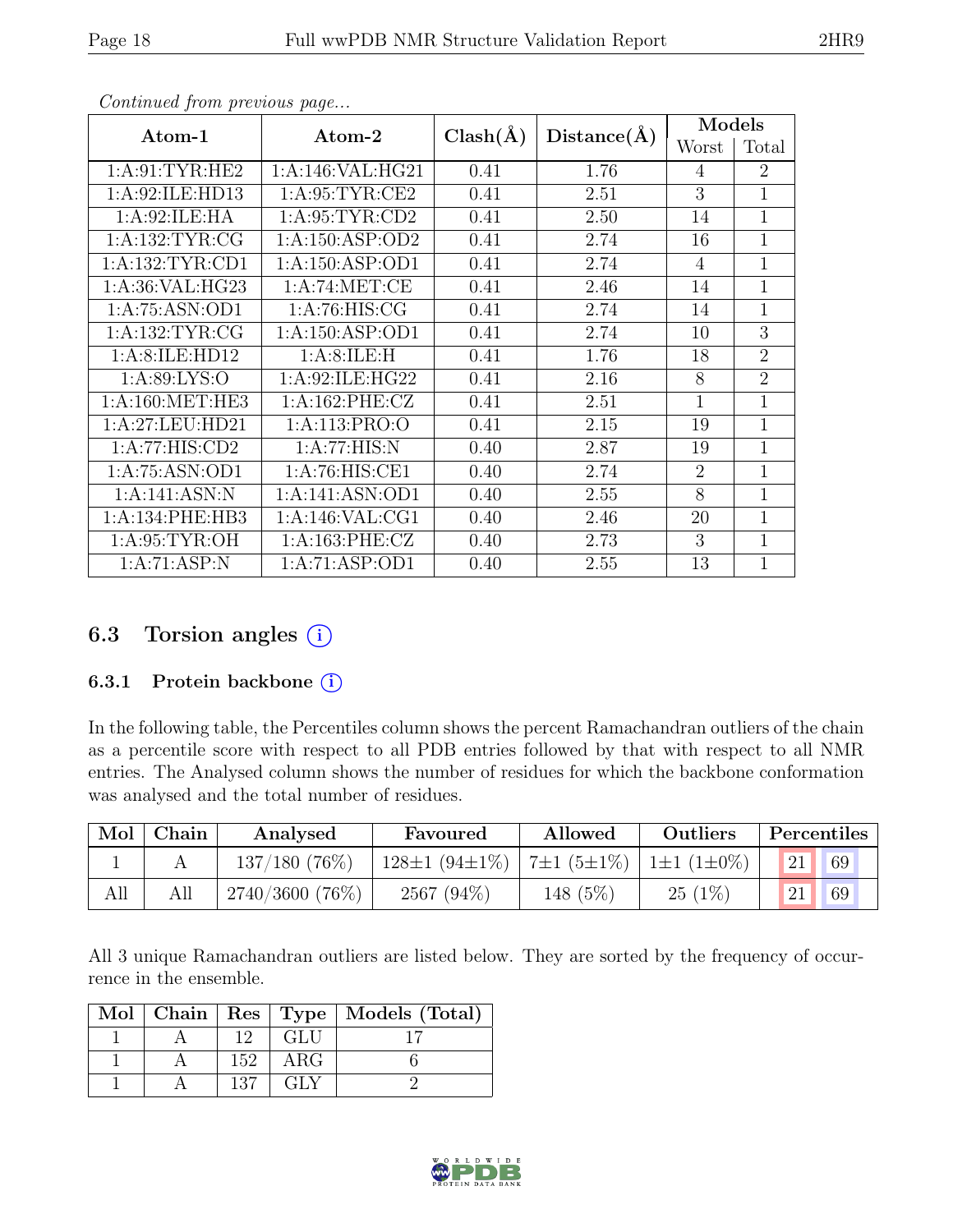#### 6.3.2 Protein sidechains  $(i)$

In the following table, the Percentiles column shows the percent sidechain outliers of the chain as a percentile score with respect to all PDB entries followed by that with respect to all NMR entries. The Analysed column shows the number of residues for which the sidechain conformation was analysed and the total number of residues.

| Mol | Chain | Analysed          | Rotameric                                           | <b>Outliers</b> |                | Percentiles |
|-----|-------|-------------------|-----------------------------------------------------|-----------------|----------------|-------------|
|     |       | $122/157$ (78%)   | $101\pm3$ (83 $\pm3\%$ )   21 $\pm3$ (17 $\pm3\%$ ) |                 | $\boxed{5}$    | 40          |
| All |       | $2440/3140(78\%)$ | 2023(83%)                                           | 417(17%)        | $\overline{5}$ | 40          |

All 58 unique residues with a non-rotameric sidechain are listed below. They are sorted by the frequency of occurrence in the ensemble.

| Mol            | Chain              | Res              | <b>Type</b>               | Models (Total)  |
|----------------|--------------------|------------------|---------------------------|-----------------|
| $\overline{1}$ | А                  | $\overline{27}$  | <b>LEU</b>                | 20              |
| $\overline{1}$ | A                  | 95               | <b>TYR</b>                | 20              |
| $\overline{1}$ | A                  | 122              | ILE                       | 20              |
| $\overline{1}$ | $\overline{A}$     | 136              | ILE                       | 19              |
| $\overline{1}$ | A                  | 29               | LEU                       | 18              |
| $\overline{1}$ | А                  | 88               | <b>TYR</b>                | $\overline{17}$ |
| $\overline{1}$ | A                  | 169              | <b>MET</b>                | $\overline{17}$ |
| $\overline{1}$ | $\overline{A}$     | $\overline{15}$  | SER                       | $\overline{16}$ |
| $\overline{1}$ | $\overline{\rm A}$ | 83               | PHE                       | $\overline{15}$ |
| $\overline{1}$ | $\overline{A}$     | 167              | <b>LEU</b>                | 15              |
| $\overline{1}$ | $\overline{A}$     | 160              | <b>MET</b>                | $\overline{14}$ |
| $\overline{1}$ | $\overline{\rm A}$ | 84               | <b>THR</b>                | 11              |
| $\overline{1}$ | А                  | $\overline{12}$  | $\overline{\mathrm{GLU}}$ | 10              |
| $\overline{1}$ | A                  | 115              | <b>MET</b>                | 10              |
| $\overline{1}$ | A                  | 110              | $AR\overline{G}$          | $\overline{9}$  |
| $\overline{1}$ | А                  | 152              | $AR\overline{G}$          | $\overline{9}$  |
| $\overline{1}$ | A                  | 102              | <b>LYS</b>                | 9               |
| $\overline{1}$ | $\overline{A}$     | $\boldsymbol{9}$ | $\overline{\text{SER}}$   | $\overline{8}$  |
| $\overline{1}$ | A                  | 153              | GLU                       | 8               |
| $\overline{1}$ | $\overline{A}$     | $\overline{96}$  | <b>MET</b>                | $\overline{8}$  |
| $\overline{1}$ | $\overline{A}$     | 100              | $\overline{\text{LYS}}$   | $\overline{8}$  |
| $\overline{1}$ | A                  | 90               | <b>LYS</b>                | $\overline{7}$  |
| $\overline{1}$ | А                  | 150              | $\overline{\text{ASP}}$   | $\overline{7}$  |
| $\overline{1}$ | $\overline{A}$     | $\overline{5}$   | $\overline{\rm{ARG}}$     | $\overline{7}$  |
| $\overline{1}$ | $\overline{A}$     | $\overline{97}$  | <b>LYS</b>                | $\overline{7}$  |
| $\overline{1}$ | А                  | 164              | <b>LYS</b>                | $\overline{7}$  |
| $\mathbf{1}$   | A                  | 21               | $AR\overline{G}$          | $\overline{7}$  |
| $\overline{1}$ | $\overline{A}$     | 85               | <b>LYS</b>                | $\overline{6}$  |
| $\mathbf{1}$   | A                  | 19               | <b>LYS</b>                | $\,6$           |

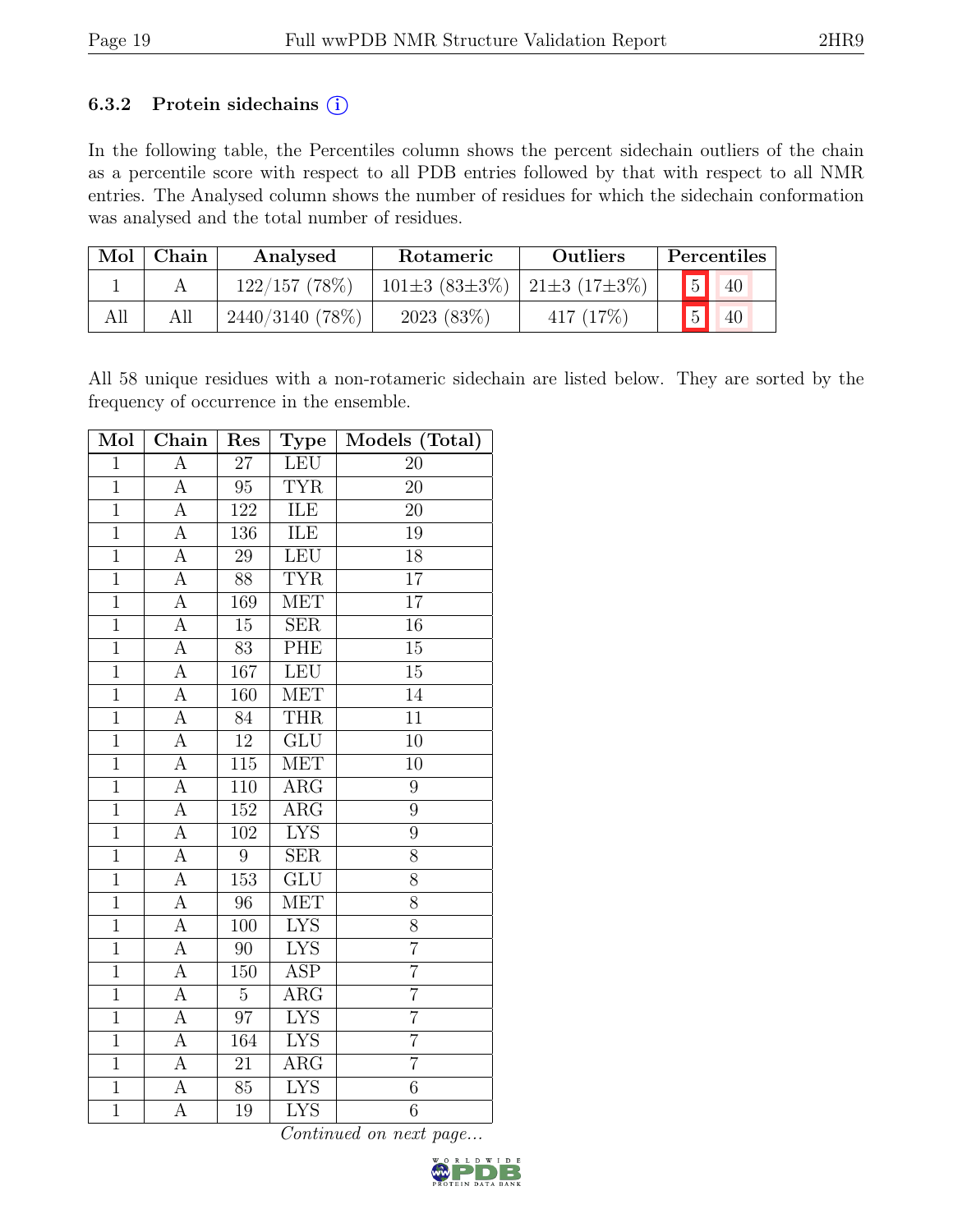| Mol            | Convenaca point providuo pago<br>Chain | Res              | <b>Type</b>             | Models (Total)   |
|----------------|----------------------------------------|------------------|-------------------------|------------------|
| $\mathbf{1}$   | $\mathbf{A}$                           | 168              | GLU                     | 6                |
| $\overline{1}$ | $\boldsymbol{A}$                       | 130              | <b>LYS</b>              | $\sqrt{6}$       |
| $\mathbf{1}$   | $\overline{A}$                         | 10               | $\overline{HIS}$        | $\overline{5}$   |
| $\overline{1}$ | $\overline{A}$                         | $\overline{2}$   | ILE                     | $\overline{5}$   |
| $\overline{1}$ | $\overline{A}$                         | $\overline{25}$  | <b>ASP</b>              | $\overline{4}$   |
| $\overline{1}$ | $\overline{A}$                         | 112              | <b>LYS</b>              | $\overline{4}$   |
| $\mathbf{1}$   | $\overline{A}$                         | 129              | PHE                     | $\overline{4}$   |
| $\overline{1}$ | $\overline{A}$                         | 34               | <b>LYS</b>              | $\overline{4}$   |
| $\overline{1}$ | $\overline{\rm A}$                     | $\overline{1}34$ | PHE                     | $\overline{4}$   |
| $\overline{1}$ | $\overline{A}$                         | $\overline{86}$  | $\overline{\text{GLU}}$ | $\overline{4}$   |
| $\mathbf{1}$   | A                                      | 105              | GLU                     | $\boldsymbol{3}$ |
| $\overline{1}$ | $\overline{A}$                         | $\overline{98}$  | $\overline{\text{SER}}$ | $\overline{3}$   |
| $\overline{1}$ | $\boldsymbol{A}$                       | 145              | <b>MET</b>              | $\overline{3}$   |
| $\overline{1}$ | A                                      | 80               | $\overline{\text{GLU}}$ | $\overline{3}$   |
| $\overline{1}$ | $\overline{A}$                         | 79               | $\overline{\text{GLN}}$ | $\overline{2}$   |
| $\mathbf{1}$   | $\mathbf{A}$                           | 132              | <b>TYR</b>              | $\overline{2}$   |
| $\overline{1}$ | $\overline{A}$                         | 165              | $\overline{\text{ASP}}$ | $\overline{2}$   |
| $\mathbf{1}$   | A                                      | 141              | <b>ASN</b>              | $\overline{2}$   |
| $\overline{1}$ | $\overline{A}$                         | 138              | GLU                     | $\overline{2}$   |
| $\mathbf{1}$   | $\overline{A}$                         | 120              | GLU                     | $\overline{2}$   |
| $\overline{1}$ | $\overline{A}$                         | $\overline{22}$  | GLU                     | $\overline{2}$   |
| $\overline{1}$ | $\overline{A}$                         | 107              | $\overline{\text{ARG}}$ | $\overline{2}$   |
| $\overline{1}$ | $\overline{A}$                         | 146              | VAL                     | $\overline{2}$   |
| $\mathbf{1}$   | $\overline{A}$                         | 149              | LEU                     | $\overline{1}$   |
| $\overline{1}$ | $\overline{\rm A}$                     | 170              | $\overline{\text{GLU}}$ | $\overline{1}$   |
| $\overline{1}$ | $\overline{\rm A}$                     | $75\,$           | <b>ASN</b>              | $\mathbf{1}$     |
| $\overline{1}$ | $\overline{A}$                         | $\overline{123}$ | <b>LYS</b>              | $\overline{1}$   |
| $\overline{1}$ | $\boldsymbol{A}$                       | 93               | <b>LYS</b>              | $\overline{1}$   |
| $\overline{1}$ | $\overline{\rm A}$                     | $\overline{133}$ | $\overline{\text{GLN}}$ | $\overline{1}$   |

Continued from previous page...

### 6.3.3 RNA (i)

There are no RNA molecules in this entry.

## 6.4 Non-standard residues in protein, DNA, RNA chains  $(i)$

There are no non-standard protein/DNA/RNA residues in this entry.

## 6.5 Carbohydrates  $(i)$

There are no monosaccharides in this entry.

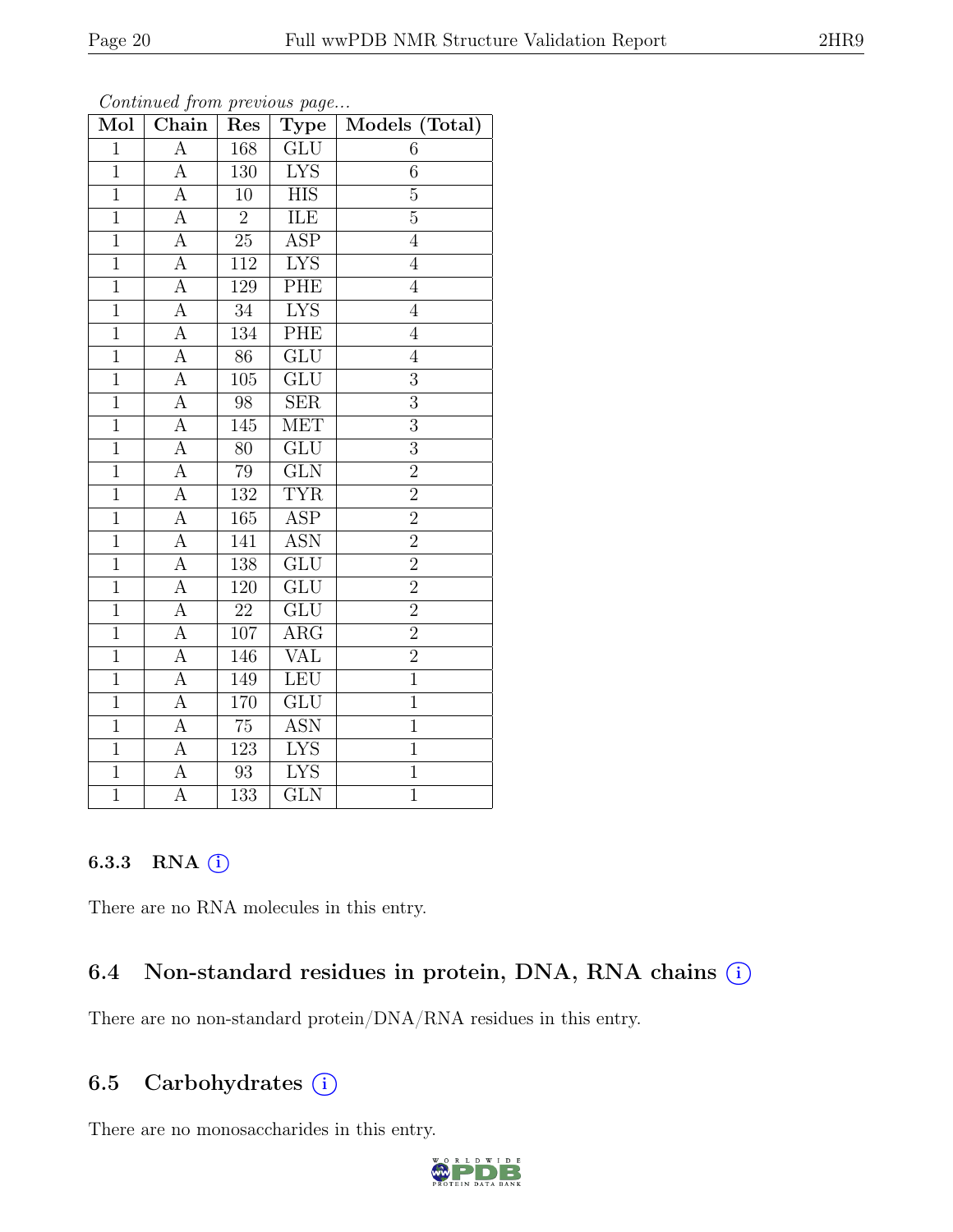## 6.6 Ligand geometry  $(i)$

There are no ligands in this entry.

## 6.7 Other polymers  $(i)$

There are no such molecules in this entry.

## 6.8 Polymer linkage issues (i)

There are no chain breaks in this entry.